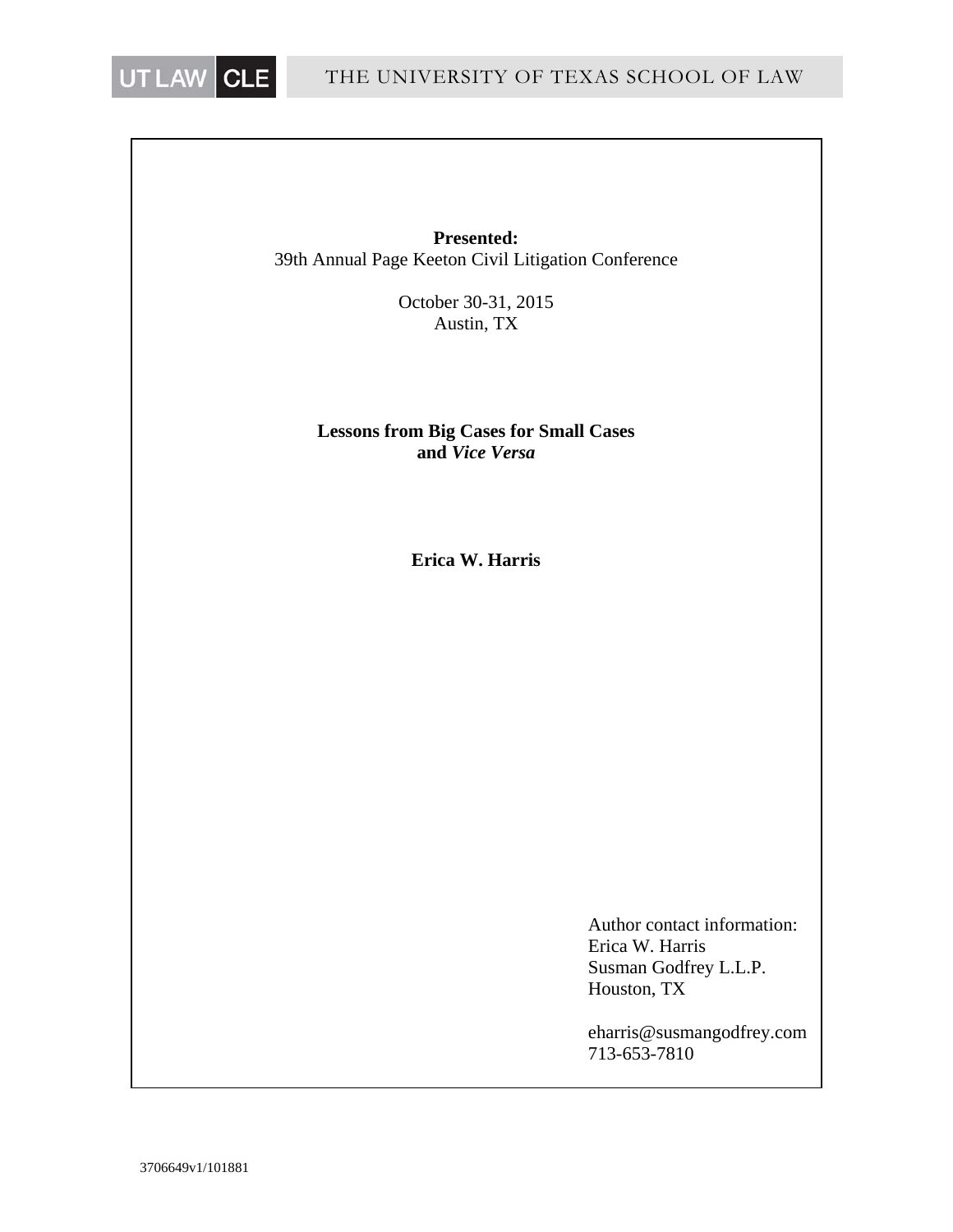#### **LESSONS FROM BIG CASES FOR SMALL CASES AND** *VICE VERSA*

#### **By Erica W. Harris**

One of the best things about my practice is that it is incredibly varied. Because my firm is known for representing both plaintiffs and defendants on contingency and other alternative fee bases in a variety of civil contexts, the types of cases I have handled runs the gamut. I have worked on multi-state class actions and single party employment disputes; multi-party antitrust and environmental cases that span decades; and individual versus individual breach of contract actions involving only a single disputed question of fact. The benefit of the vast array of cases – besides staving off boredom – is the education each case provides. Those lessons go beyond just learning about a different field of law or about a different series of facts. To the contrary, there are many generally applicable lessons learned from handling big cases that are applicable to small cases and *vice versa*.

#### **I. LESSONS FROM BIG CASES FOR SMALL CASES**

### **A. Use a task sheet.**

Larger matters generally have large trial teams. That means you need greater coordination to ensure that each team member knows what he or she is supposed to be doing. A detailed task sheet is the standard tool to accomplish this.

The task list sets forth each task assigned to any trial team member. Tasks are set forth in great detail. So if there is legal research to be done, the task is not just "legal research" but rather "legal research to determine whether we can challenge standing." Tasks are generally assigned to one – and no more than one – team member. (If you assign a task to more than one person, the chance of the task getting done in a timely manner substantially decreases.) Exceptions to this general rule may include meetings, hearings or trial, which may require the presence of more than one team member. All deadlines are included on the task sheet. So, for example, task lists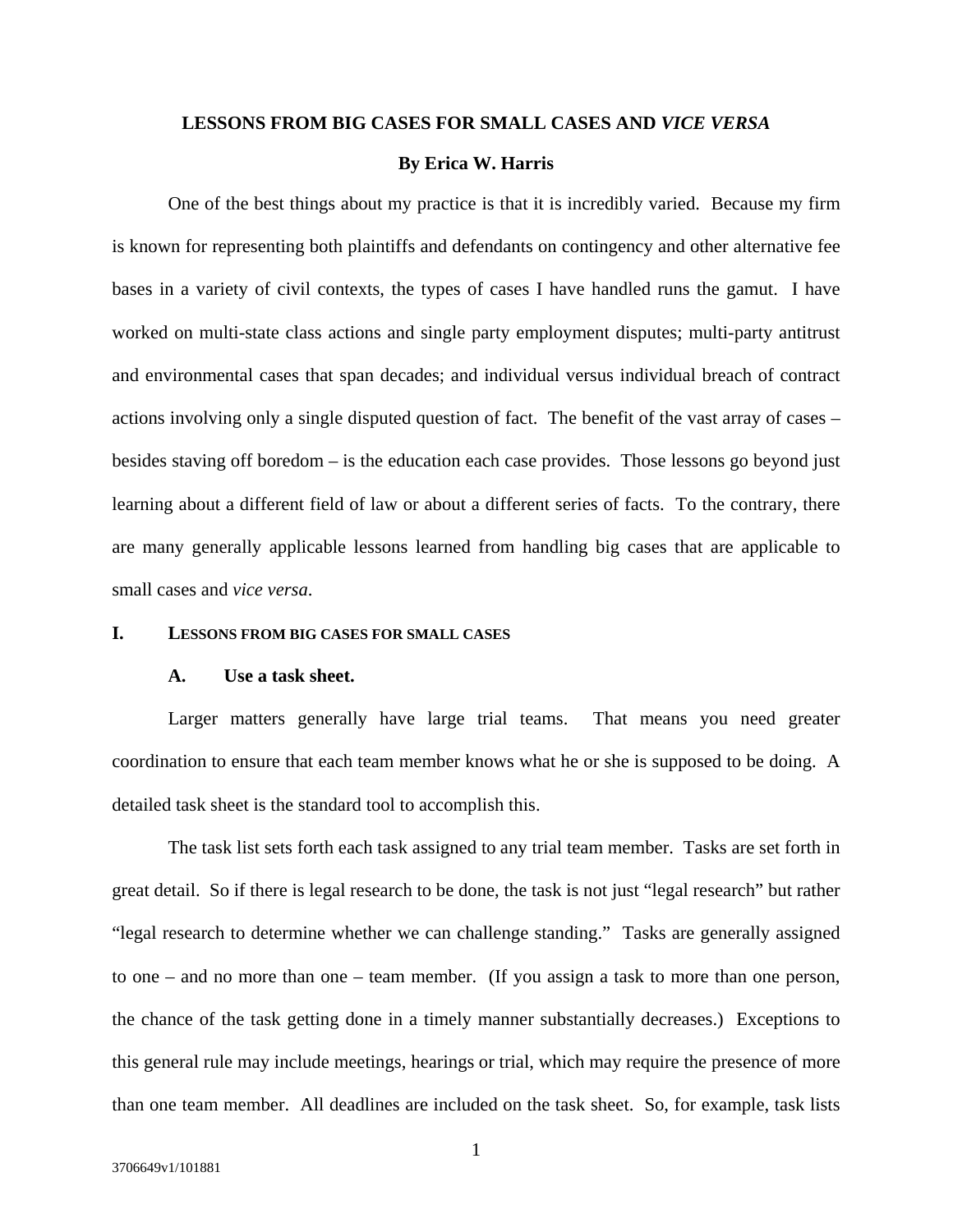will reflect every deadline found in the court's scheduling order, every deadline dictated by the applicable rules of civil procedure, and all internal deadlines necessary to meet external deadlines and move the case forward. Task lists are circulated to all trial team members, and at least one representative of the client is on each trial team. An example task list is included in the Appendix at Tab 1.

Using a task list in even the smallest case is a valuable tool that is worth the few minutes it takes to create. A formal task lists reflects all the work you are doing, gives the client an appreciation of how much work there is in each case, and keeps the client apprised at all times of the status of the case and work being done. If a paralegal is employed, a task list ensures that the paralegal knows what he or she is tasked with and by what date the task must be completed. Tasks are more likely to be completed if they are listed on a task list just by virtue of the task list including due dates for each task.

Even if you are the only person working the case, task lists keeps you organized and on course. For practitioners who handle a large number of small cases at any one time, a task list is a perfect way to avoid missing a deadline and having a quick reference to remind you of where you are in the case. Simply put, using a task list in even a case where you are the only lawyer working the case will keep you on task and the case moving forward.

## **B. Arrange standing conference calls.**

In large active matters, we use weekly calls with the entire trial team to review the task list, keep the client informed, and ensure the case is moving forward. Clients are invited to each call. The weekly calls are generally thirty minutes or less no matter how large the case. The purpose of the call is to make sure everyone is on the same page as to the status of the case, to ensure that tasks are being completed in a timely manner, and to avoid the multiple calls that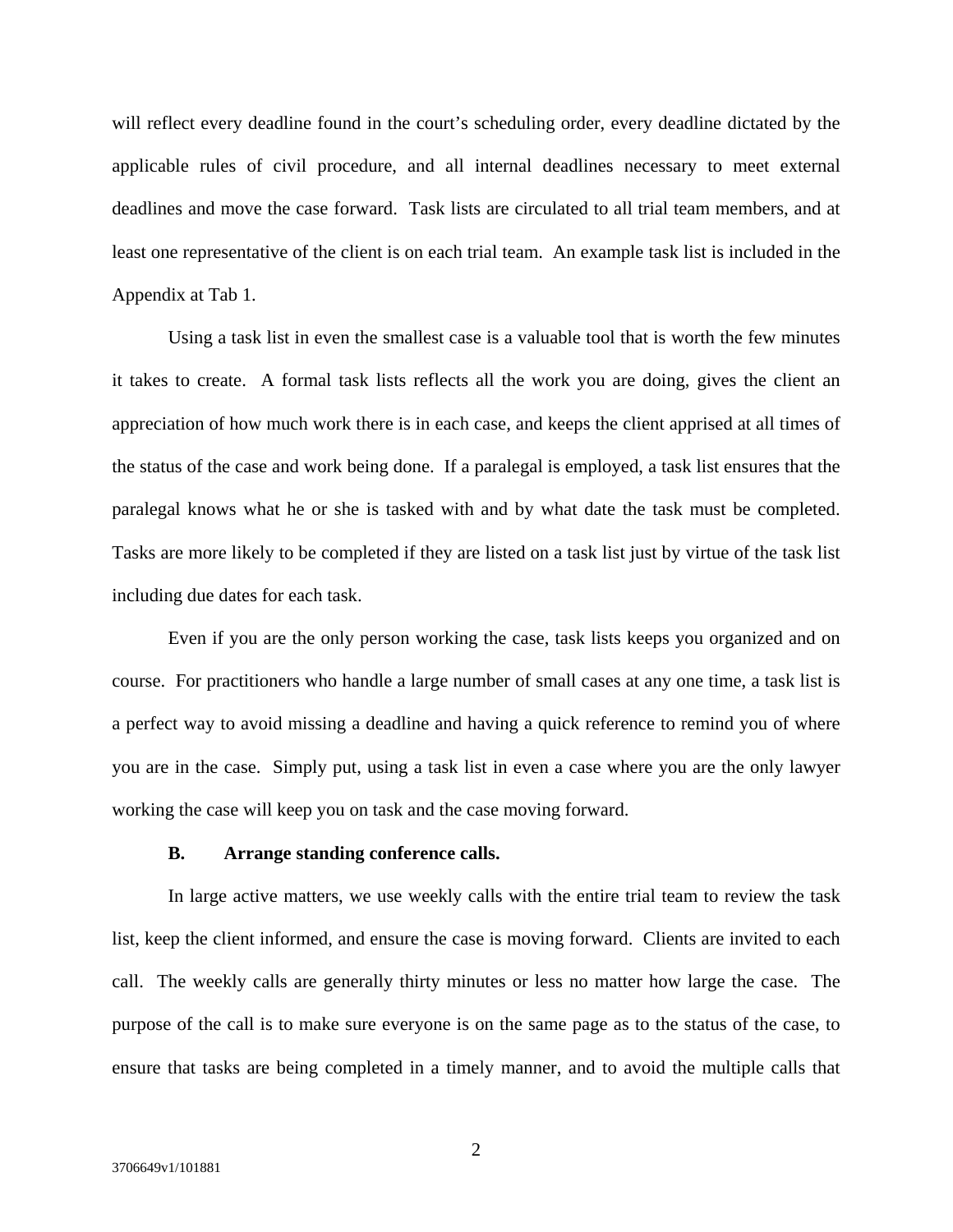would otherwise occur between the various team members each day. For example, instead of the client calling me for an update on document review, me then calling an associate to find out where they are on document review, and then calling the client to report on that issue, the discussion is a thirty second item on the weekly call. If a task is not completed by the deadline reflected on the task list, the trial team member has to explain to the entire trial team the reason for the delay, and the call leader determines how to resolve the delay right then and there. If time permits, strategy decisions are discussed on the call. If strategy discussions would push the call beyond thirty minutes, then another call is set up for that strategy discussion; the weekly trial team calls are kept on schedule so that everyone is encouraged to carve out the thirty minutes needed to attend even if in the middle of other things.

For smaller cases, a regular, repeating conference call with the client is an inexpensive mechanism for ensuring that your client is informed and the case moves forward. On a small matter, calls may only be needed once a month. Having the call preset and reoccurring avoids the lawyer having to play phone tag with the client to provide case updates. For clients who are not repeat litigators, preset conference calls encourage them to hold their questions until the standard pre-arranged call rather than calling whenever they have a question. Regularly scheduled calls also ensure that you inform your client of important rulings or case strategy decisions on a regular basis.

#### **C. Propose pretrial and trial agreements.**

Saving time and money works in every case no matter how large or small, and one way to save time and money is to enter into pretrial agreements at the very start of a case. A list of pretrial and trial agreements that will increase efficiency and decrease costs is attached in the Appendix at Tabs 2 and 3. While opposing counsel may be wary of agreeing to all, most lawyers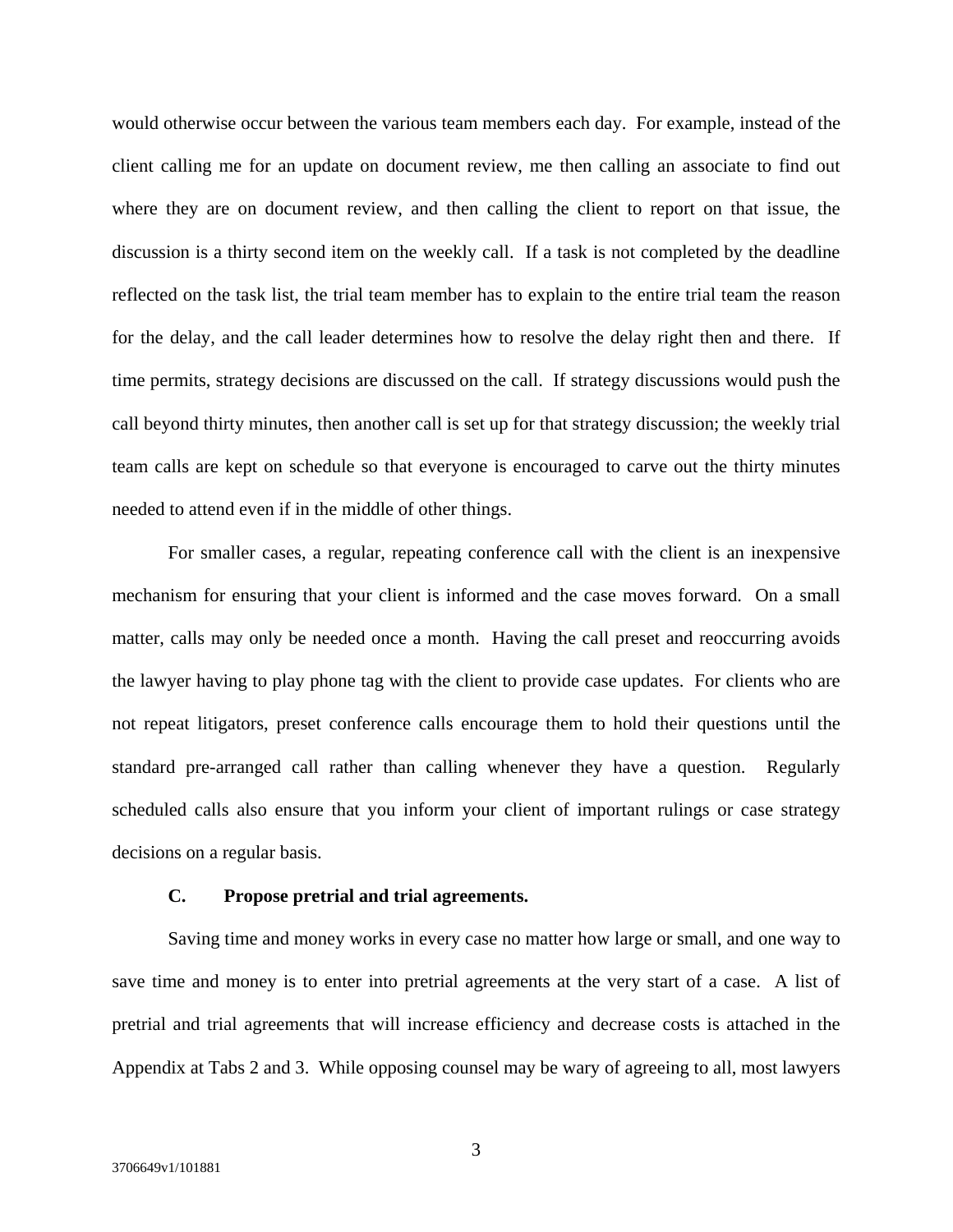will agree to some of the proposed agreements. Any agreement on any of the proposals is an improvement over none.

One word of caution on the pretrial agreements: the only chance to get any of the pretrial agreements is to propose them at the very outset of each case. If you wait until you are well into a matter, the other side will think the proposal must favor your client and will likely refuse on that basis alone. It is very hard to get agreement on anything once you are in the full throes of litigation.

Also, if you get a pretrial agreement, put the pretrial agreement in the scheduling order signed by the court or a protective order if one will be signed. If you do not, then parties added subsequently will not be bound by the agreement. For example, getting an agreement from a defendant that expert communications and drafts are not discoverable will do you no good if later on a defendant is added who will not sign onto the prior agreement.

### **D. Do not scrimp on case analysis in contingency fee cases.**

Case analysis before taking a case on contingency is the only protection a lawyer has against making a bad bet with his client. With rare exception, no case looks as good as on the day it is first presented to you by the client. Inevitably, bad facts turn up that the client either did not think was important or did not know about.

In every case, there is a temptation to short circuit case analysis. No lawyer wants to invest one hundred hours in a case analysis, only to determine that the case is not worth taking. This is especially true in those cases where you are just one of many pitching in a beauty contest.

However, the temptation to short-cut case analysis is greatest in small cases. In small cases, the pressure to keep invested time to a minimum is strong from the start. Yet, the sting of investing hundreds of hours in a contingency case that ends up with a zero judgment is just as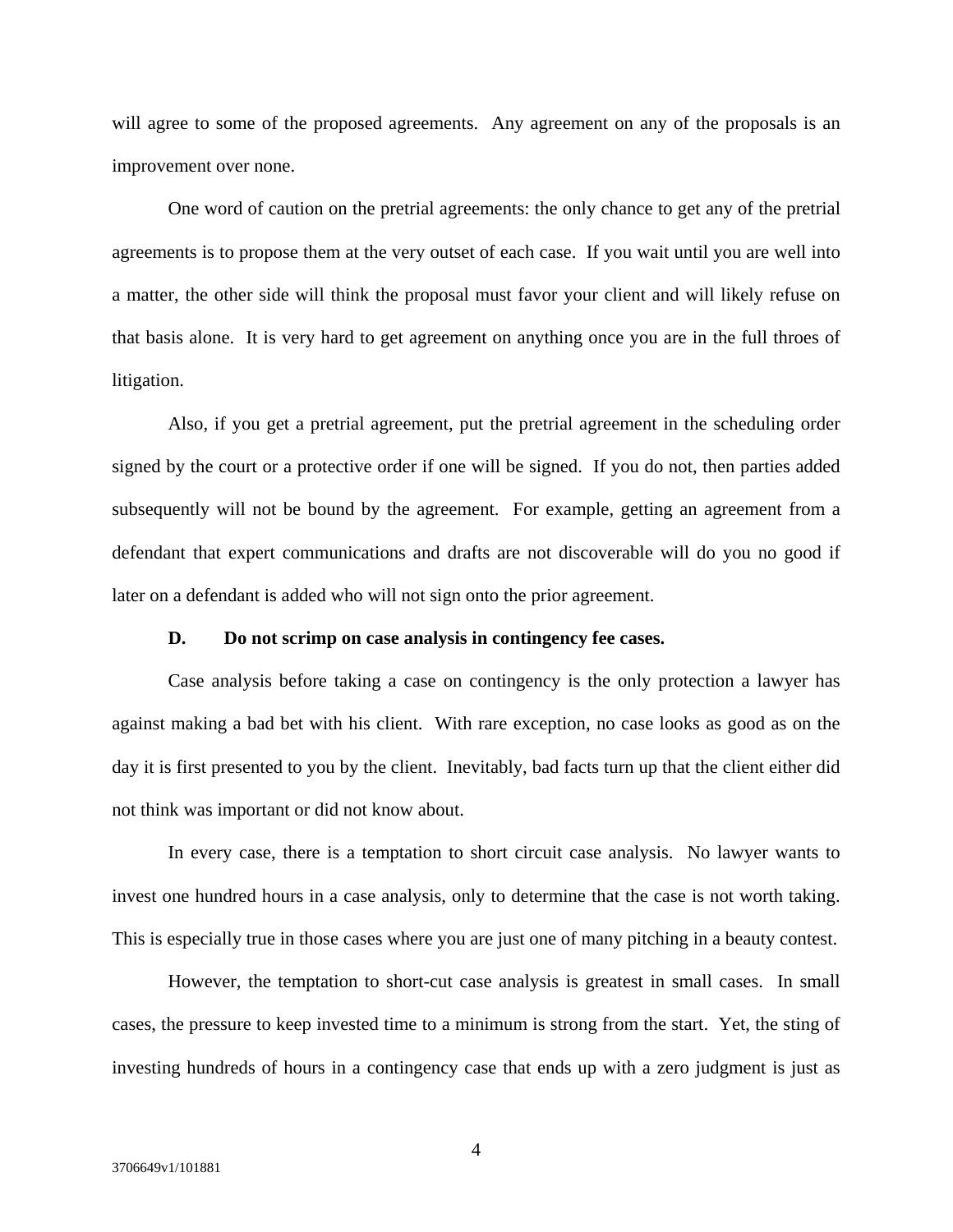strong in a small case as it is in a large case.

The lesson learned from large cases is that the hours spent on case analysis are the most valuable hours spent on a contingency fee case. Exposing the weaknesses in a case early on through legal research and factual investigation means you take the case with eyes open or turn down a case that had a risk/return profile that did not work for you. You are better off investing the hundred hours and declining the contingency case than investing a thousand hours over the life of the case and losing.

#### **E. Write out your argument.**

In large cases with large trial teams, the lawyer who is making the argument, opening, or closing has to write out either an outline of what he'll say or the statement verbatim. The lawyer in a large case has to do this, because it's the only way for everyone on the trial team to get a chance to provide input. In large trial teams, multiple lawyers will each have led a particular part of the case. Consequently, you need the benefit of all the "in the weeds" knowledge to contribute to the key presentations in the case, and you need a team approach to oral statements so that your team presents a consistent set of themes and facts. As a practical matter, you can only achieve that team approach by circulating a draft of what you are going to say before you say it.

The lesson learned from this necessity is that every oral statement is better if drafted beforehand. Even if the statement is not recited exactly as written, oral statements are better organized and tighter if they have gone through multiple rounds of editing before being spoken. No matter how good you are on your feet, you're even better if you've taken the pains to organize your thoughts and reduce them to sentences and paragraphs.

So even in smaller cases, where there is no one but your client to review and comment,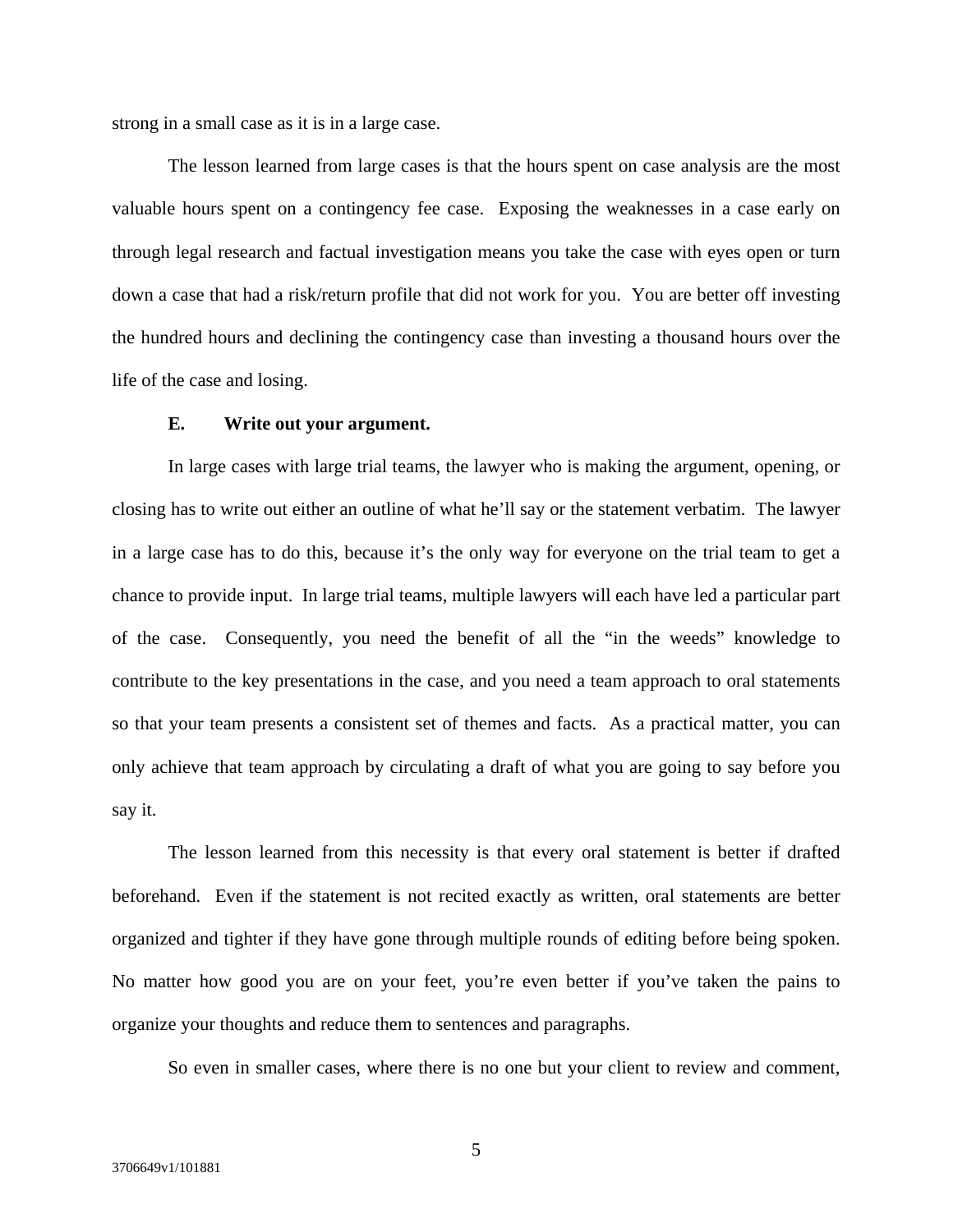draft your arguments, or at least a detailed outline of your arguments, before you present them orally.

## **F. Remember that two brains are better than one.**

In large litigation matters, the trial team usually includes more than one lawyer. One of the greatest benefits of having other lawyers on a case is the discussion of strategic decisions. Strategic decision making benefits from discussion and different perspectives.

In small litigation matters, costs may prohibit employing more than one lawyer on a case. In situations where the sole lawyer on a case is also a solo practitioner, he may not have any ability to discuss strategic decisions with anyone other than the client without losing the privilege.

Even in these circumstances, lawyers can benefit from remembering that two brains are better than one. Google the issue with which you are struggling, and you may find a blog post right on point. Search online for a CLE on the issue that is troubling you. In half an hour, you'll have your answer and some CLE credit.

#### **G. Use the first-mover advantage.**

There is an inherent plaintiff-side time advantage. Plaintiffs get to choose when to file and, absent a soon to expire statute of limitations, how large the pre-suit preparation window is.

Because larger cases generally justify great investment of attorney time and expense, larger cases often result in a tremendous amount of work going into a plaintiff's-side case before the case is filed. One lesson from the larger cases that is equally true for smaller cases is that the plaintiff-side time advantage is huge.

Do not give up the first mover advantage just because your case is a small case that needs to be worked leanly. Use the pre-suit preparation window to review your side's documents,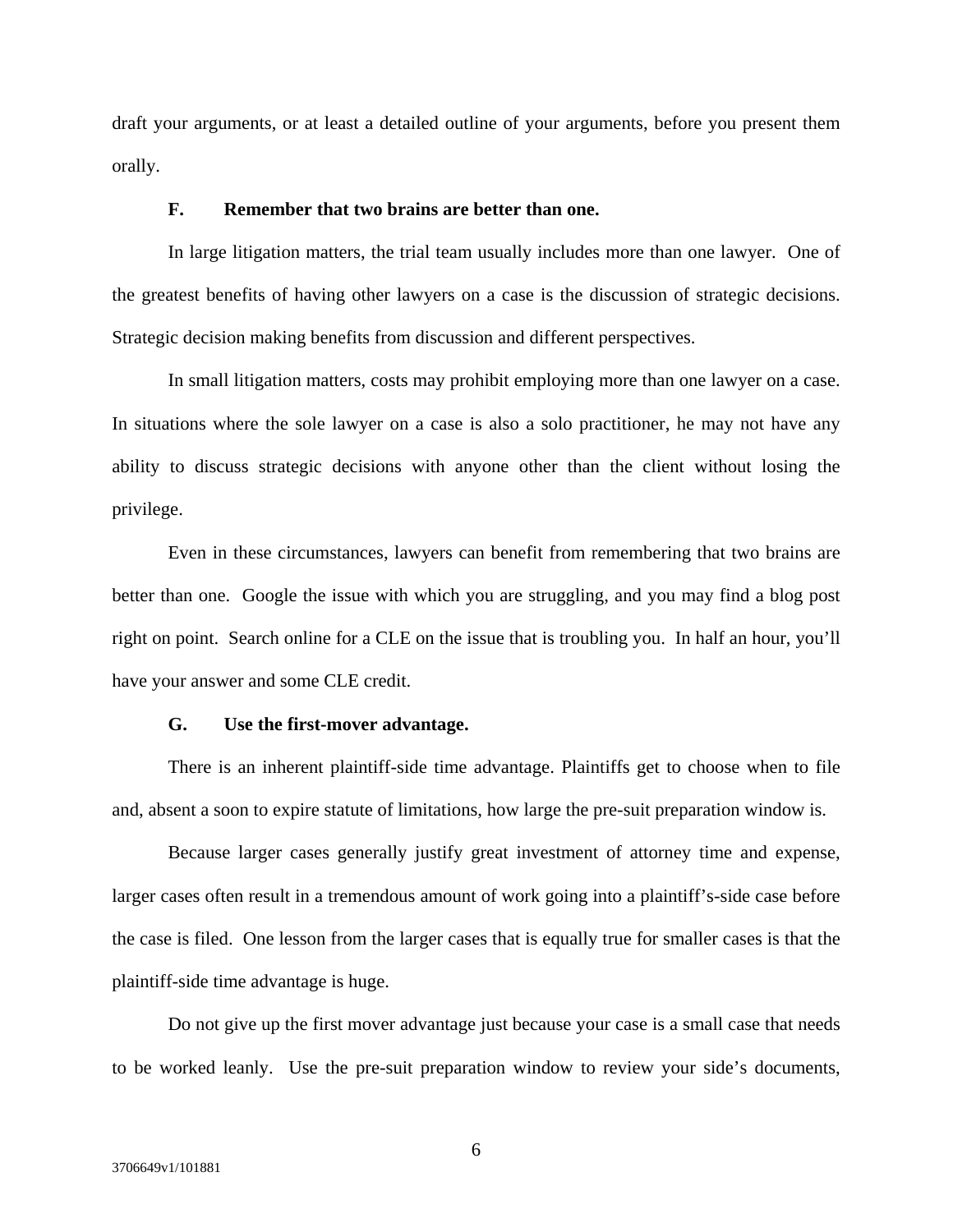interview witnesses, and identify and hire experts before filing. It is all work that will need to be done anyway. If anything, the pre-suit work will decrease total litigation costs, because your discovery requests will be better tailored since you'll know the case well from the moment you start requesting documents and depositions from the other side. You can engage an expert but tell him not to start work to ensure you get the best experts available and preclude your opponent from retaining them. In some cases, particularly streamlined arbitrations, good use of the first mover advantage may mean that the other side will never fully catch up.

### **H. The best documents are on the privilege log.**

In larger cases, you generally have more manpower and more time to run avenues of attack. In contrast, in smaller cases, you are generally light on manpower and the amount of time you can invest in any one task. Put simply, in larger cases you can turn over more stones than in smaller cases.

One of the lessons learned from larger cases is that a stone you should turn over in every case is the privilege log. The best non-privileged documents are often hidden on the privilege log. You need to challenge the privilege claim, get those documents and use them.

Pressing for an *in camera* review of documents claimed to be privileged is a better use of your time and the court's patience than a motion to compel an entirely new category of documents.

#### **I. Westlaw and LEXIS do not always produce the same results.**

Another lesson that has come from the luxury of running identical searches on both LEXIS and Westlaw is that the search results are not always the same. As an example, a search to see if an opponent's expert is mentioned in any case produced no results in LEXIS but a devastating hit in Westlaw. While a small matter may not justify running every search in both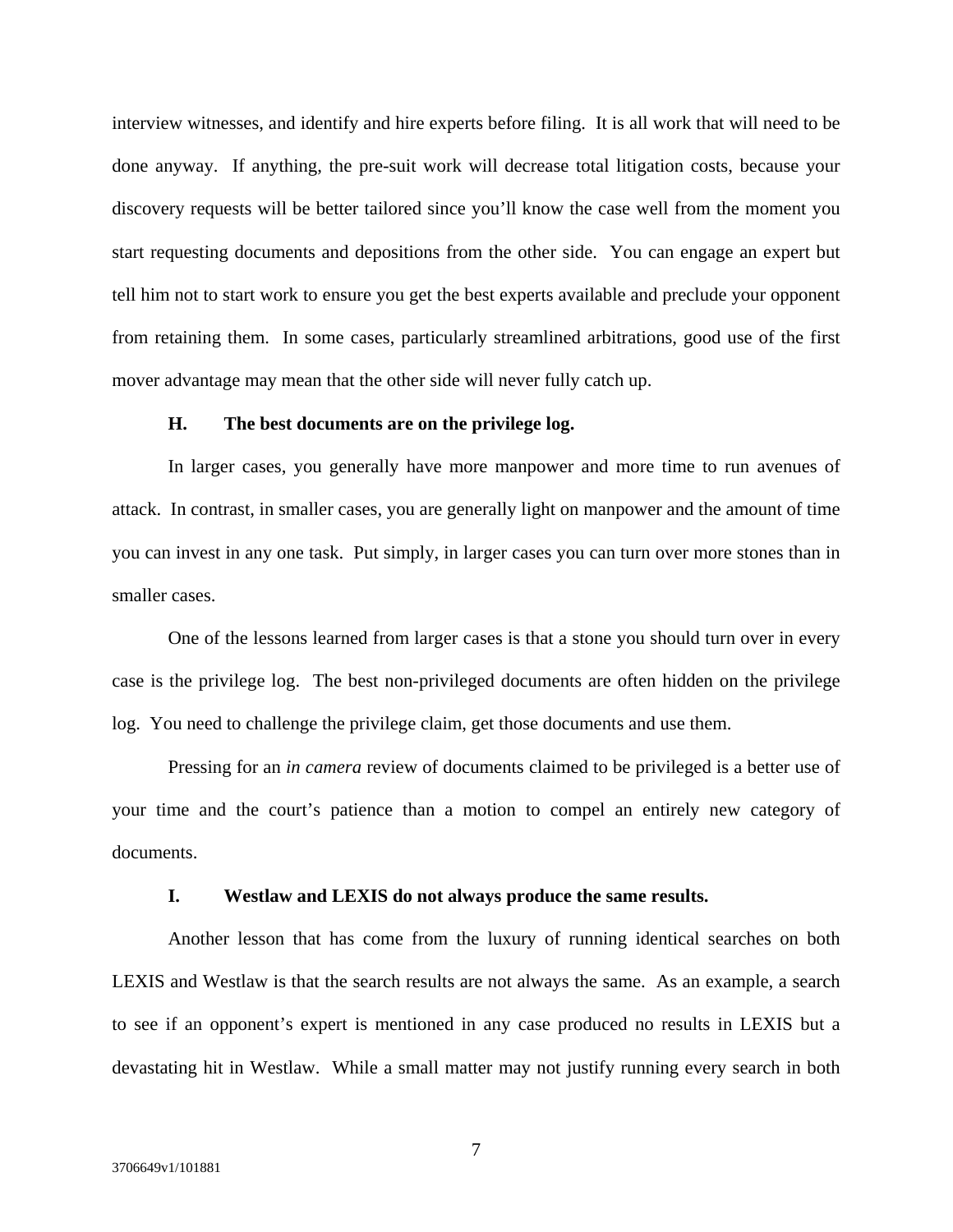legal databases, if you have to get ammunition against a key expert on the other side, that may be one area where you go to the extra expense.

#### **J. Be open to bifurcation.**

 It is more common to bifurcate liability and damages in a large case than a small one. Surprisingly to me, one of the lessons learned from the larger matters is that bifurcation is not always a bad thing for plaintiffs and not always a good thing for defendants. For example, if you are the plaintiff and you are seeking a multi-million dollar judgment based on a one page letter agreement, you might be better off trying just the question of liability to the jury first.

#### **K. Prepare a hardest questions and answers memo.**

Part of the "Susman Godfrey Way" is to prepare the top ten hardest questions and answers for every case. The "hardest questions and answers memo" is a living document that is continually edited and revised through the life of the case, as new evidence comes to light and new hard issues appear. The document is for the attorney only, although every trial team member should review the memo regularly and provide input to create the best answers.

One of the lessons I learned the hard way is that even in the small matters, you need to prepare this memo. You would think that you could keep the hardest questions and best answers in your head in a small case – that the evidence is so limited and issues are so few that you wouldn't miss anything. Wrong. You will miss something. Forcing yourself to sit down and really think about what the hardest questions are and organizing your evidence into the best answers to each of those hardest questions is the best way to ensure that you are not overlooking a weak spot. Take the time to write it down.

## **II. LESSONS FROM SMALL CASES FOR BIG CASES**

#### **A. Do not forget the "one lawyer, one task" rule.**

In small cases, one lawyer often does all the legal work on the case. One of the lessons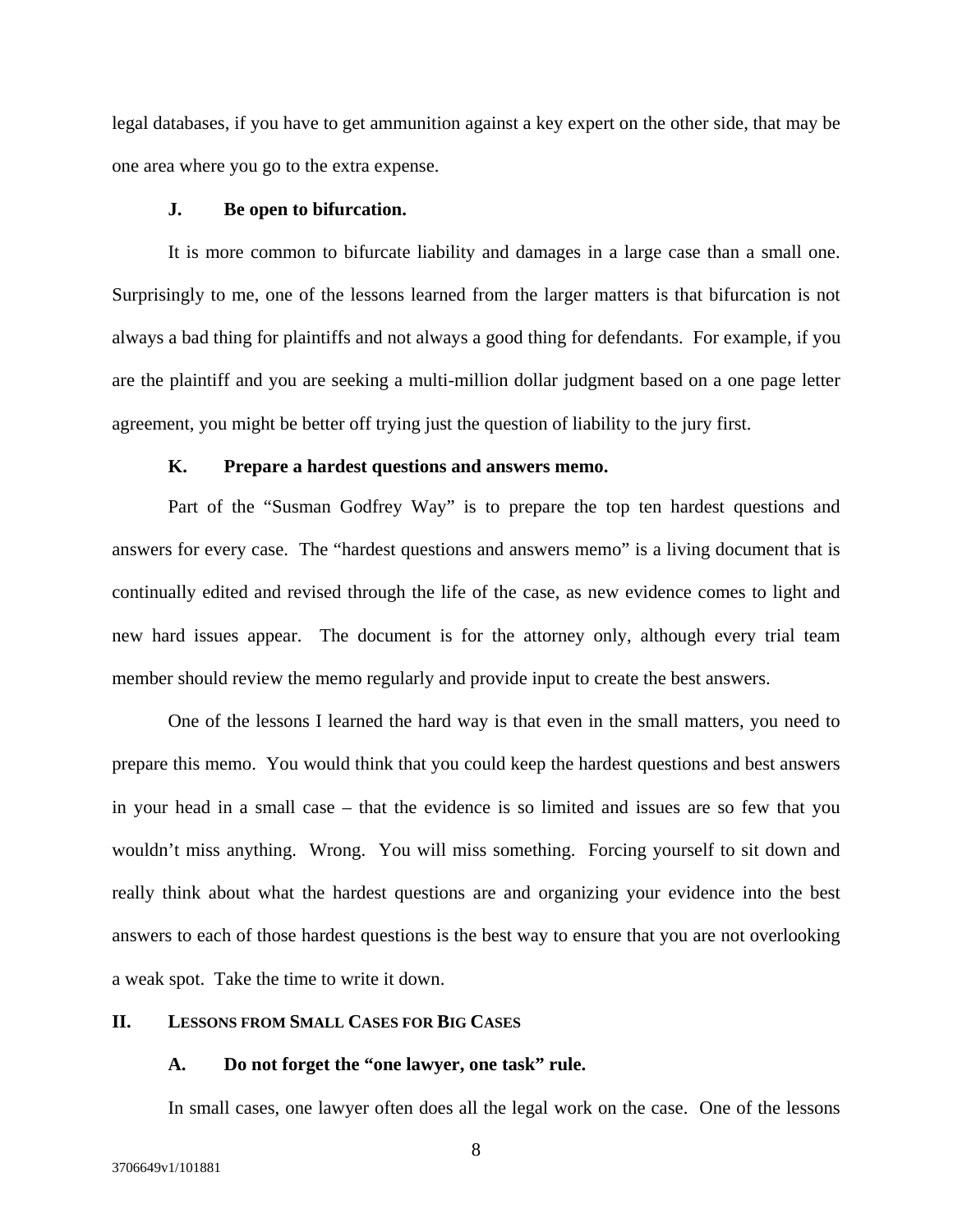from that experience is that nearly all tasks can be handled by one lawyer. As an illustration, no lawyer needs another lawyer to hold a binder at a deposition even if the client is willing to pay for it. Lawyers on large matters would please their clients and their partners to remember that "one lawyer, one task" is the default rule.

#### **B. Document review is not a one-time or associate only task.**

In smaller matters, there is often only one lawyer looking at documents. If you have ever been the sole lawyer litigating a case, you know that you miss much of what is important when you look at the documents the first time. As your understanding of your case evolves, the importance of particular documents changes.

In larger matters, it is typical to assign the associate to review documents and have the partner review only what ends up being used as exhibits at depositions or trial. It is also typical to conduct document review only once, at the start of the case, because the size of the document collections tends to be so large. Yet, the associate will likely not appreciate all the nuances that the documents reveal, at least not on a first pass that is conducted early in the case. Instead, the lead lawyer should take the time to review all the relevant documents regularly through the life of the case or at least any document tagged potentially hot by the associate! A gold mine is waiting in the documents if only they were re-reviewed once the case has progressed.

#### **C. Pick your battles.**

In smaller cases, you cannot afford to fight about everything so you tend to pick your fights carefully. You should be just as cautious in larger cases even where resources are unlimited. A clear lesson from those complex cases where this advice was ignored is that you lose credibility and get less than if you had just picked one or two things to challenge.

#### **D. Focus on identifying bad witnesses, not arguing your case during voir dire.**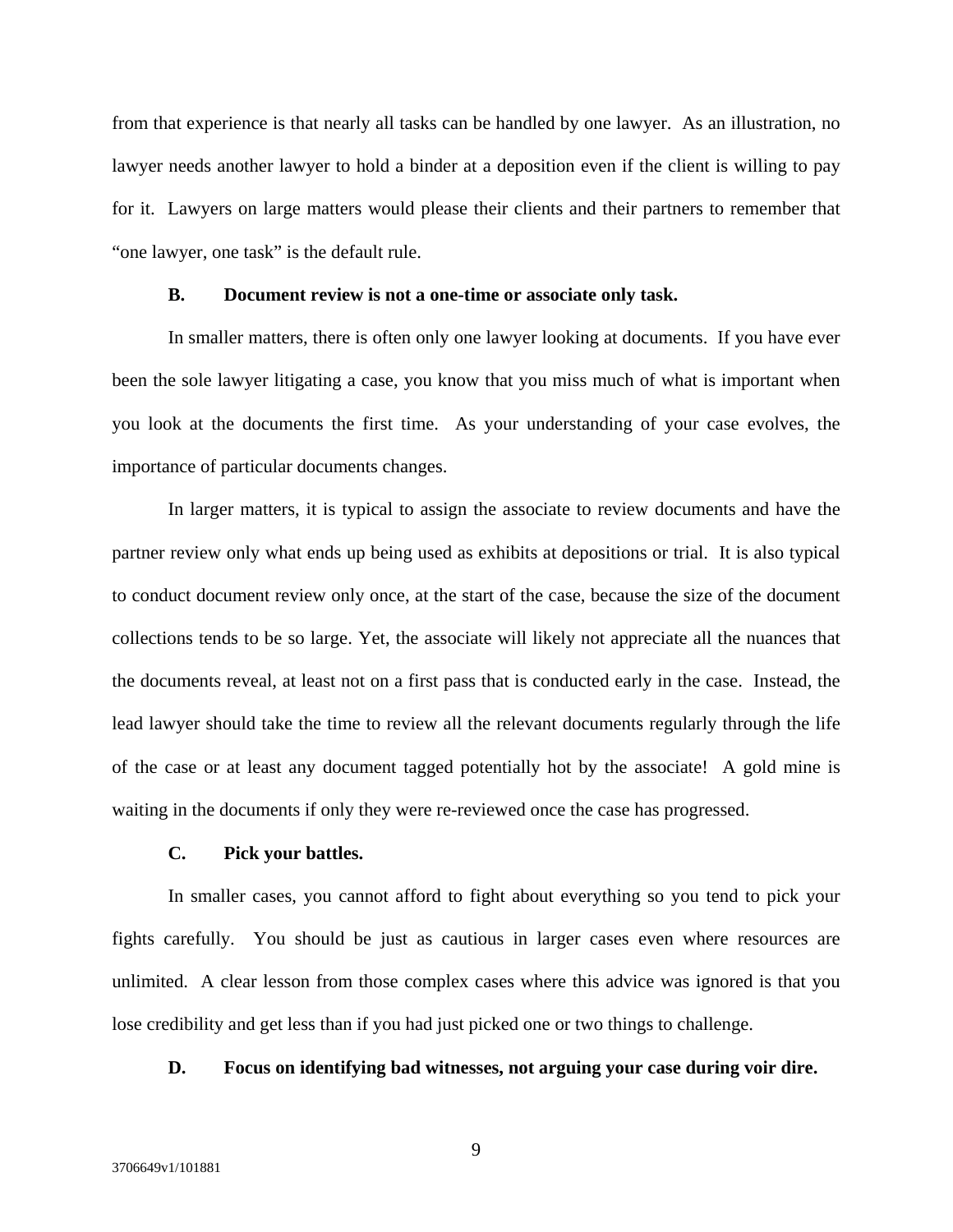In small cases, you often get so little time for voir dire that you have to spend all of it finding your nightmare jurors. You simply don't have time to argue your case.

You should use the same approach in large cases. Arguing your case identifies for your opponent who is going to be good for you. Yet, of course, your goal is to identify those panel members who will be bad for you, particularly those who will be leaders. As a result, your questions should be directed to the weaknesses of your case, not the strengths. You should start extreme and then work little by little in from the extreme until you get close to your facts. Then stop!

#### **E. Remember what is free.**

In smaller matters, cost considerations often drive attorneys to be creative when it comes to research, both on the law and the facts. No-fee data sources should not be forgotten in big cases as they are a treasure trove of information. Did you know that you can obtain access to Hein Online and Mathew Bender's practice guides and legal treatises for free? Sign up for a Texas law library account online at http://www.sll.texas.gov/about-us/public-services/researchfrom-home/, and you'll get access to a long list of digital legal media online. Google scholar is probably the quickest and easiest way to pull up cases online, and using Facebook and LinkedIn for the first search on a witness is often more useful than what is found in the so-called "peoplefinder" databases.

## **F. Keep your eye on trial.**

 In small matters, it is generally easy to remember what you have to prove at trial and litigate accordingly. In a two party breach of contract action where the applicable law is known, parties can pull pattern jury instructions and know easily what elements the plaintiff will have to prove and what verdict form the jury will have to complete. Where there are only a handful of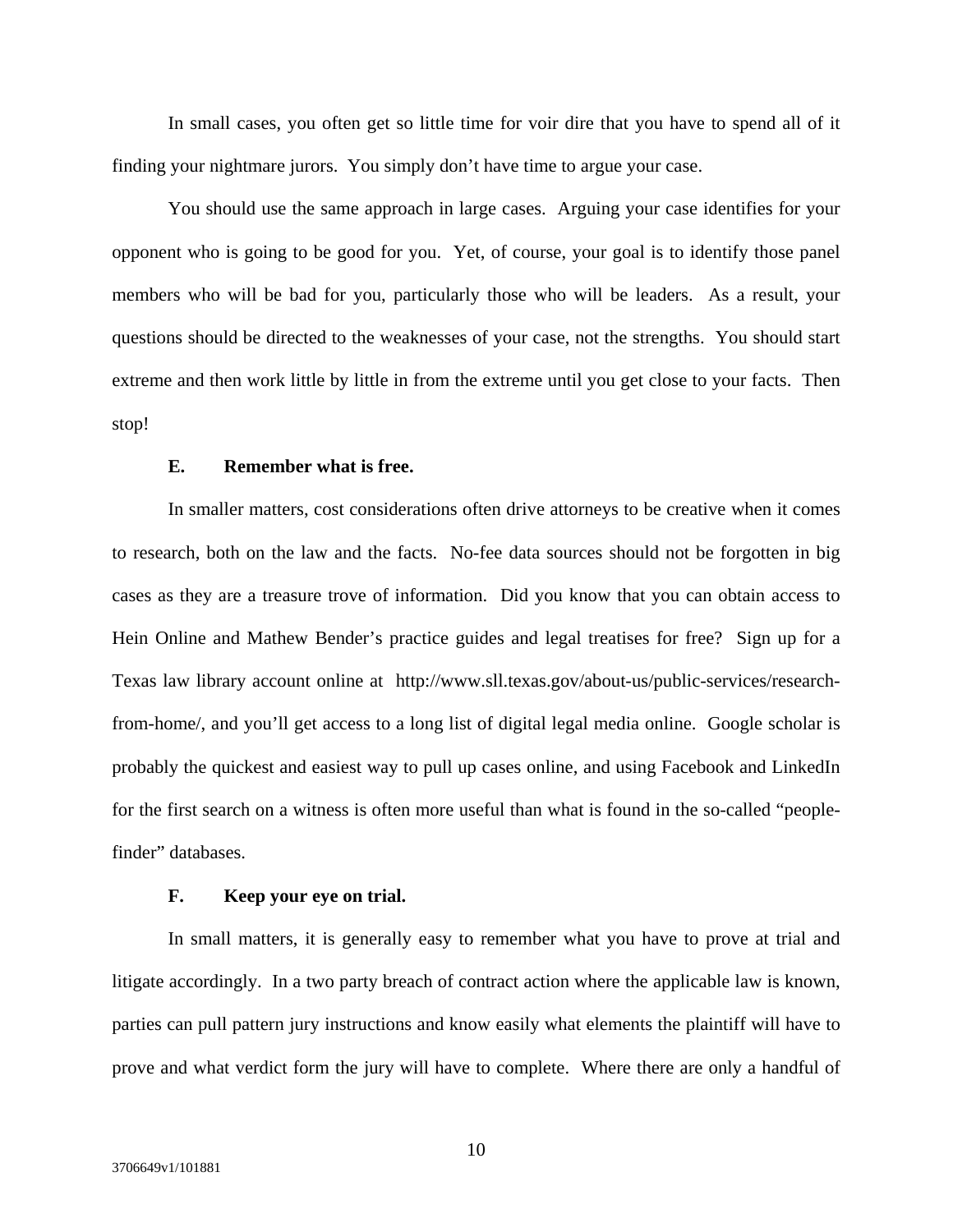fact witnesses to depose, the deposing attorney can focus with relative ease on the facts that will be presented at trial.

In contrast, larger matters may be so complicated that lawyers lose the forest for the trees. Large matters may include state law claims, federal claims, and sometimes different states' laws. In multi-party actions, the number and variety of affirmative defenses and cross claims can make it challenging to know what the jury instructions and verdict form will look like. Lawyers litigating large cases would do well to draft their jury instructions and verdict form before beginning discovery so as to have a clear roadmap of what will matter at trial.

#### **G. Just because you can, doesn't mean you should.**

In smaller matters, courts generally allow less time for trial than larger complex matters. As a result, in smaller matters, lawyers are often better at getting in and getting out when it comes to witness presentation. The lesson learned from those experiences is that less is more when it comes to presenting witnesses at trial.

Long directs means that your key points are lost in the middle. Videotaped depositions are incredibly boring to watch at trial. At the end of day, no matter what the size of your case, only 5-15 minutes of video is going to be effective. Making more than four or five cross points with an expert just gives the expert the opportunity to obfuscate. You'll never win an argument with an expert, so better to get the four or five points you can get and sit down.

#### **H. Simple demonstratives are powerful.**

We all know that a good demonstrative on a critical point is often the best way to drive a point home. What lawyers litigating large cases sometimes forget is that the demonstrative does not have to be fancy or expensive. Sometimes a hand-drawn diagram at the easel is more powerful than any computer animation. Before investing in trial graphics, consider how you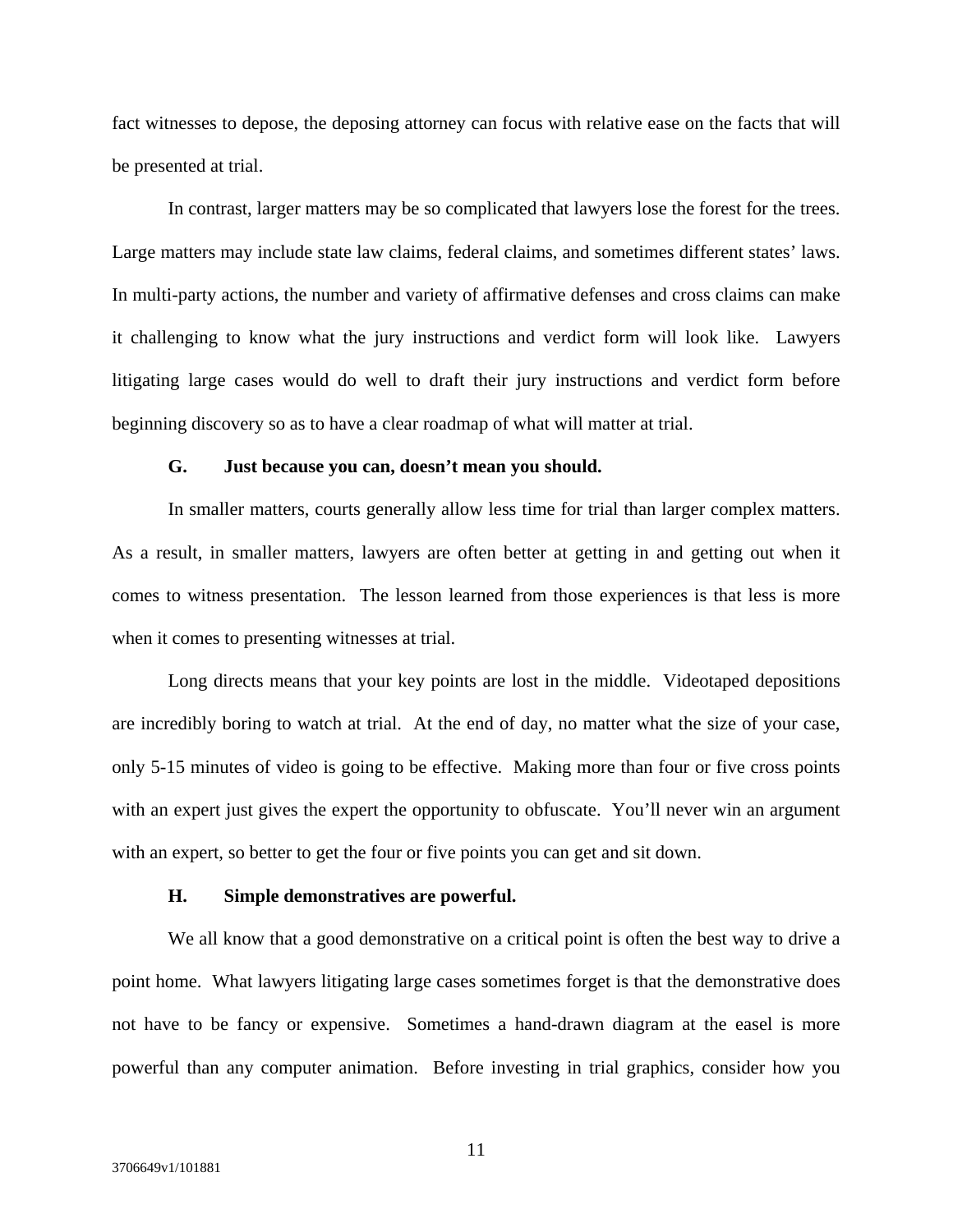would demonstrate the point with pencil and paper. You may be surprised how often your bad artwork is more effective in its simplicity than a professionally produced slide.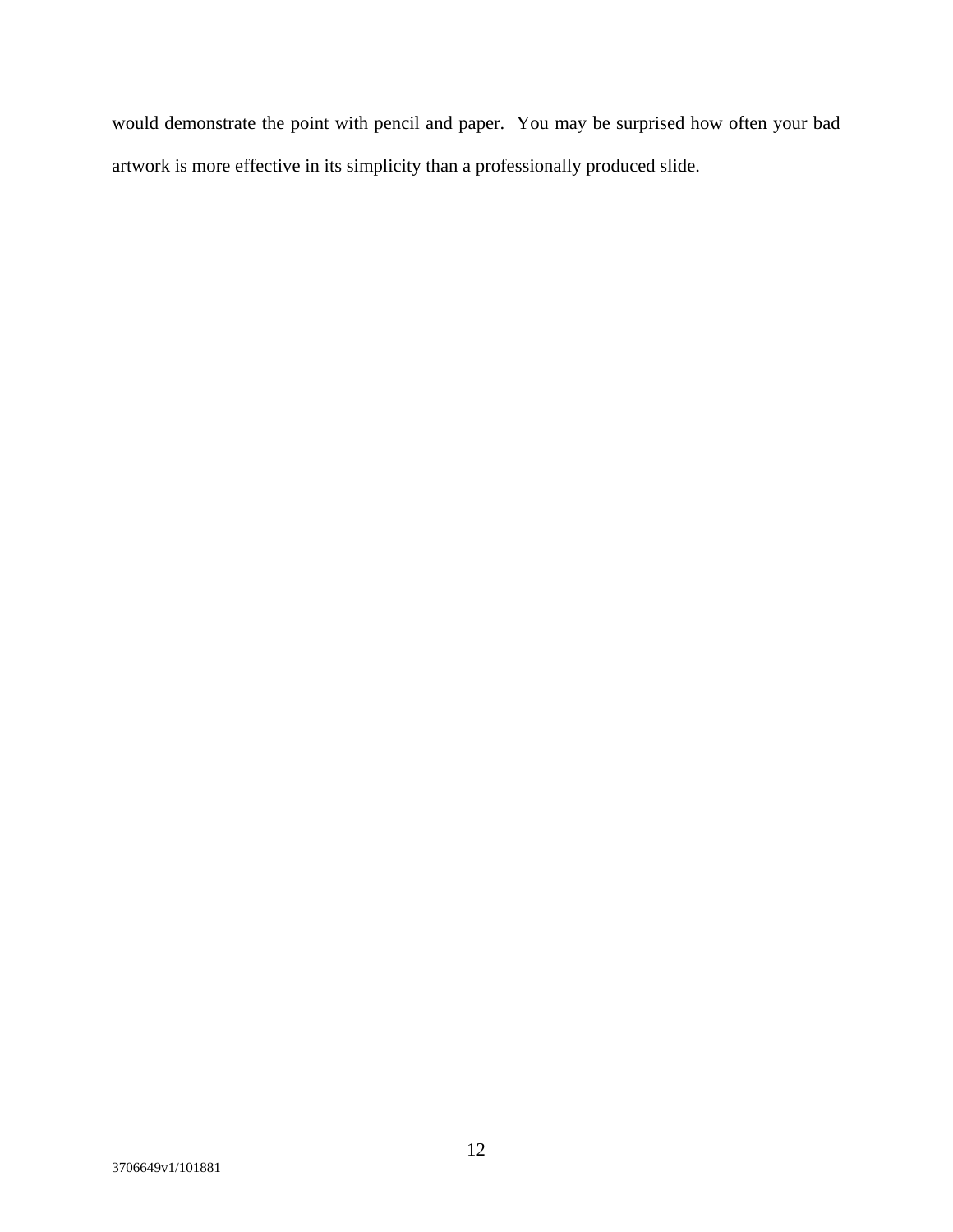# **APPENDIX – TAB 1**

# **TASK LIST**

| No.              | <b>Task</b>                                                                                                                                                                                                                        | <b>Due</b><br>Date | <b>Assigned</b><br>To | <b>Status</b> |
|------------------|------------------------------------------------------------------------------------------------------------------------------------------------------------------------------------------------------------------------------------|--------------------|-----------------------|---------------|
| 1.               | Monitor production of<br>expenses on joint project.                                                                                                                                                                                | 4/11/14            | J. Doe                |               |
| 2.               | Prepare mediation statement<br>and circulate draft by 4/18/14.                                                                                                                                                                     | 4/11/14            | S. Associate          |               |
| 3.               | Forward CD with aerial<br>photos to B. Man at SG so<br>that B. Man can upload to<br>FTP site and distribute to<br>experts.                                                                                                         | 4/11/14            | H. Help               |               |
| $\overline{4}$ . | Ensure that Harry Truman's<br>documents are reviewed and<br>produced.                                                                                                                                                              | 4/18/14            | <b>B.</b> Catskill    |               |
| 5.               | Ensure that co-plaintiff<br>produces consultant files in<br>response to $3/5/14$ R. Rip<br>letter claiming that Ps have<br>failed to supplement<br>production with documents<br>regarding consultants' work<br>since January 2014. | 4/18/14            | M. Marigold           |               |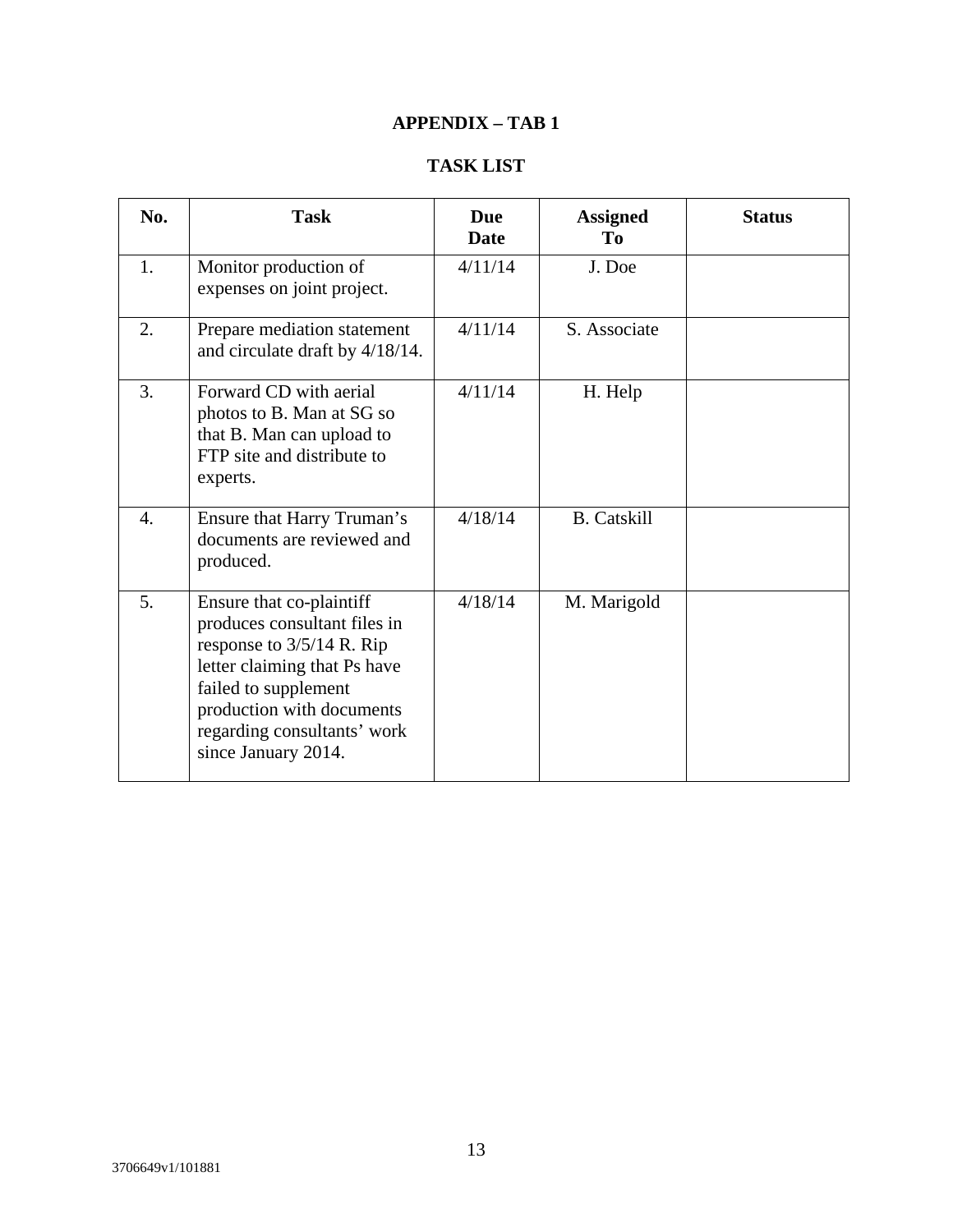## **APPENDIX – TAB 2**

## TRIAL AGREEMENTS

1. Real live witness lists will be exchanged on \_\_\_\_\_. Any witness who appears on a party's live witness list whom the other side has not deposed, can be deposed before the final pretrial

2. The length of the trial (excluding openings and closings) will be \_\_\_ days and that time will be split equally. Each party will get \_\_\_ to open and \_\_\_ to close.

3. Deposition designations will be deferred until 48 hours before a party intends to read or play a deposition. The opposition then has 24 hours to object and counter-designate, and the originally designating party has 4 hours to object to any counter-designations. The deposition may be used as soon as the Court rules on the objections.

4. Deposition counter-designations will be counted against the designator's time. Counter-designations for optional completeness will be played during the "direct examination" portion of the video playback. All counter-designations will be played in full after the "direct examination" portion of the video playback is completed.

5. An agreed Motion in Limine (see Exh. A) plus a briefing schedule for contested limine motions

6. We will exchange lists of exhibits (with each exhibit entitled simply Trial Exhibit and numbered sequentially as in the deposition transcripts) on  $\quad$  that will be limited to exhibits we in good faith intend to show to the jury during trial. Deadlines for exchanging exhibit objections and a time for lead counsel to meet and confer on them

7. All un-objected-to trial exhibits listed on the exhibit lists at the time the trial begins are deemed admitted when mentioned by any party during trial

8. All exhibits produced by a party are deemed authentic. All exhibits produced by certain third-parties are authentic

9. The parties will exchange proposed jury questionnaires on \_\_\_\_\_ and try to reach agreement before the final pretrial conference

10. An agreed juror notebook containing a glossary, cast of characters, chronology and any key documents

11. The jurors can take notes, can use their own notes during deliberations. When each witness takes the stand, the party calling that witness will provide each juror with a lined sheet of loose-leaf paper with a photo and the name and title of the witness, suitable for taking notes on and placing in the juror notebook.

12. Jurors can direct, through the judge, questions to each witness before he leaves the stand. Attached as Exhibit B is a protocol of doing this.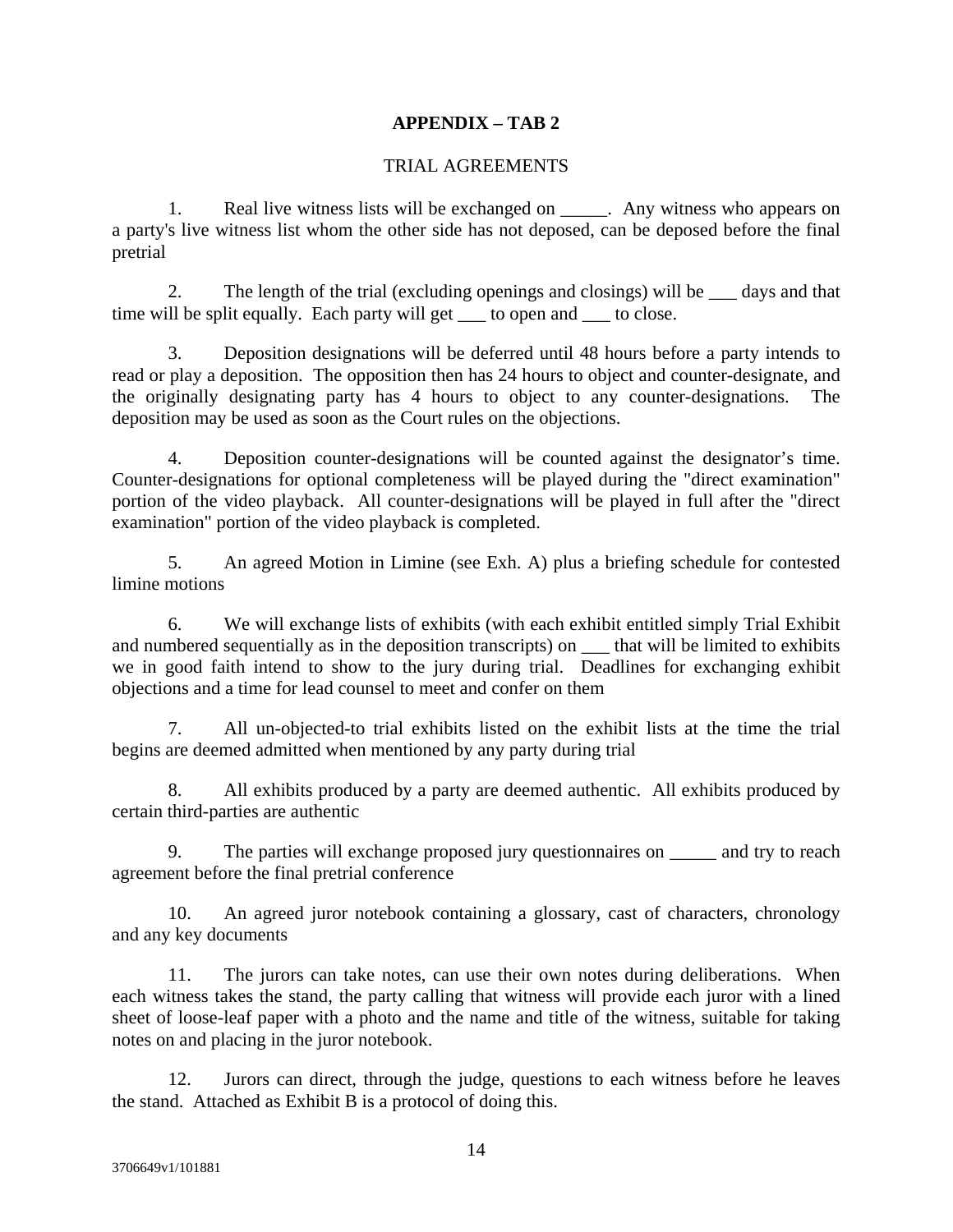13. The parties shall notify opposing parties of the order in which they plan to call live witnesses each Friday by 5pm for the following week. The parties shall further notify opposing parties 36 hours before any particular witness is called live

14. Demonstratives (i.e., charts, power point slides, models and the like, that do not go back into the jury room) need not be listed on the parties Trial Exhibit lists. Those to be used on direct examination, opening or closing will be provided to opposing counsel before the session (morning or afternoon) in which they will be used.

15. The parties will exchange proposed preliminary and final jury instructions on and respectively; will ask the Court to give preliminary instructions; and will try to reach agreement on preliminary instructions before the trial begins and on final instructions before the court sets a charge conference. If a pattern instruction is available, it will be used.

16. The parties will ask the court to instruct the jury before final arguments

17. The parties will jointly request real-time reporting

18. The parties will share any courtroom audio-visual equipment and will provide each other electronic versions of whatever they display immediately after the display

19. Each side will be allowed \_\_\_\_ minutes of interim argument that can be used in increments no greater than  $\frac{1}{\sqrt{2}}$  minutes when no witness is on the stand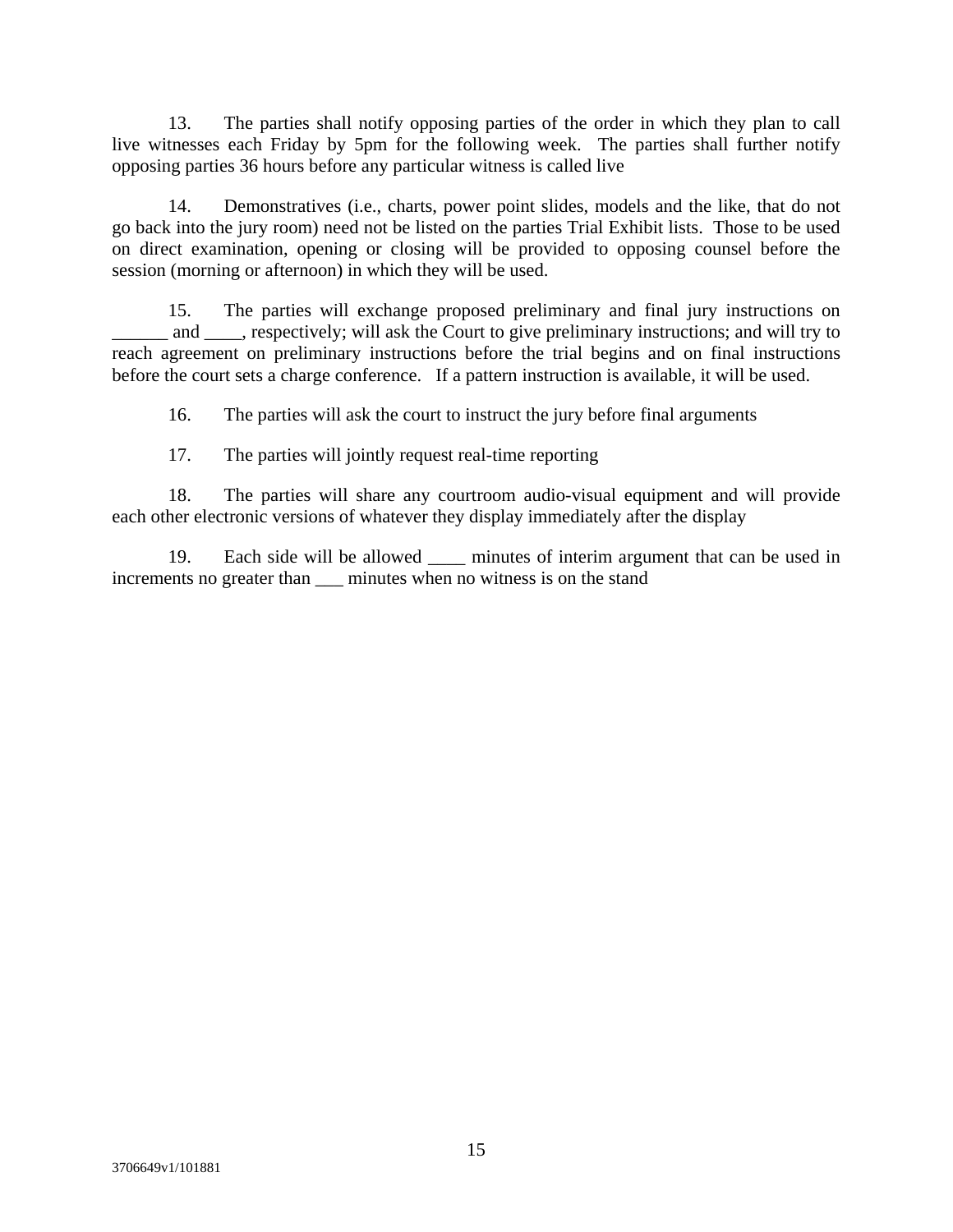# **EXHIBIT A**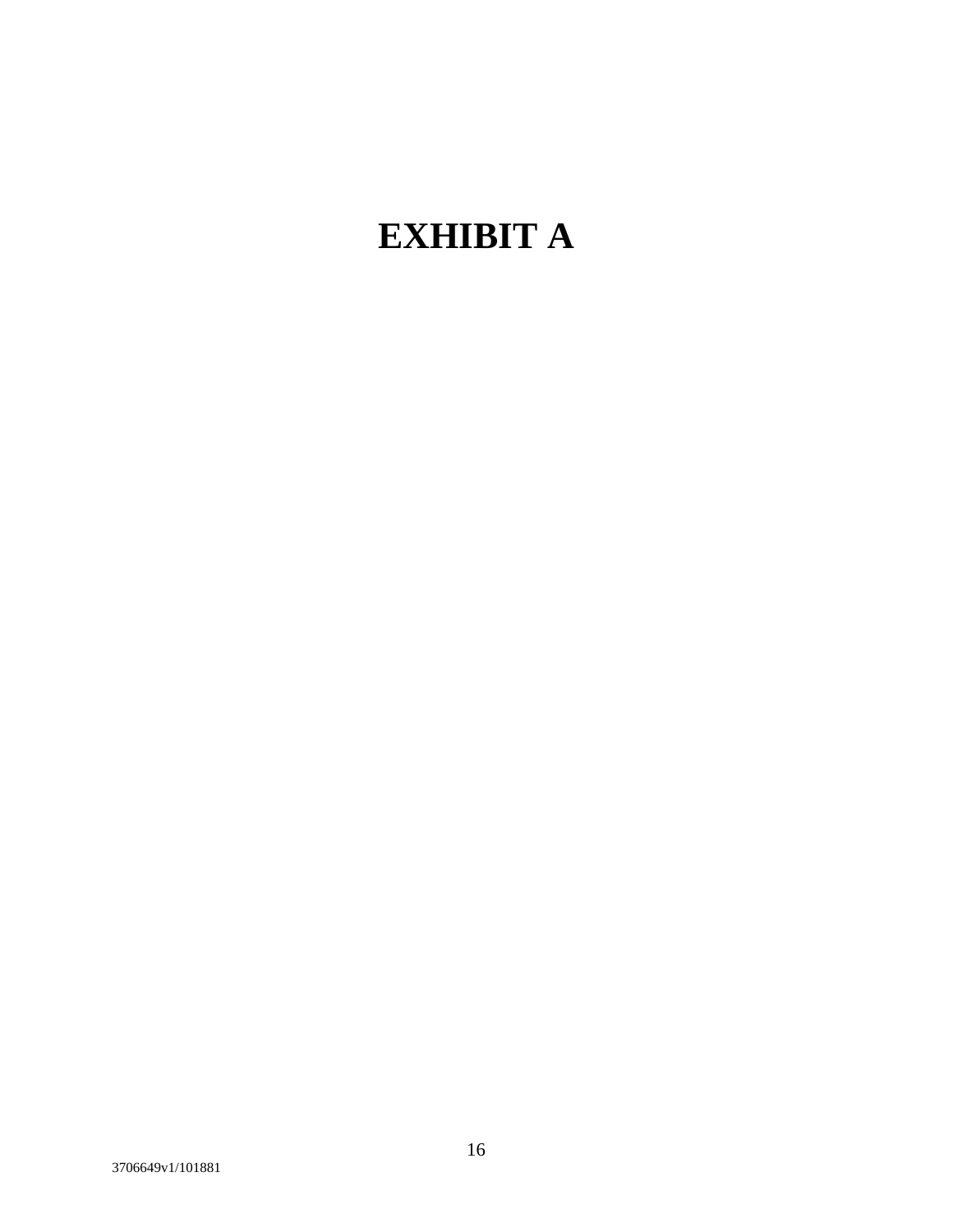## AGREED MOTION IN LIMINE

#### 1. Privileged communications.

The intent or understanding of any parties' counsel, and the content of any attorney-client privileged or confidential communications, or lack thereof. FED. R. EVID. 501; TEX. R. EVID. 503. (Oral or written communications between any third party and counsel for one of the parties, which are non-privileged and non-confidential, may be inquired into, subject to objection on relevancy or other ground.)

Counsel shall refrain from asking questions that may tend to require an attorney or witness to divulge a client confidential or privileged communication, or which may tend to require an attorney or witness to have to object to answering on such grounds. FED. R. EVID. 403.

## 2. Questions about trial preparation.

 Questions about how counsel prepared witnesses who they represent for their trial testimony.

## 3. References to the filing of a motion in limine.

Reference to the filing of any Motion in Limine by any party because such references are inherently prejudicial in that they suggest or infer that a party sought to prohibit proof or that the Court has excluded proof of matters damaging to a party's case. FED. R. EVID. 401-403.

## 4. Exclusion of evidence.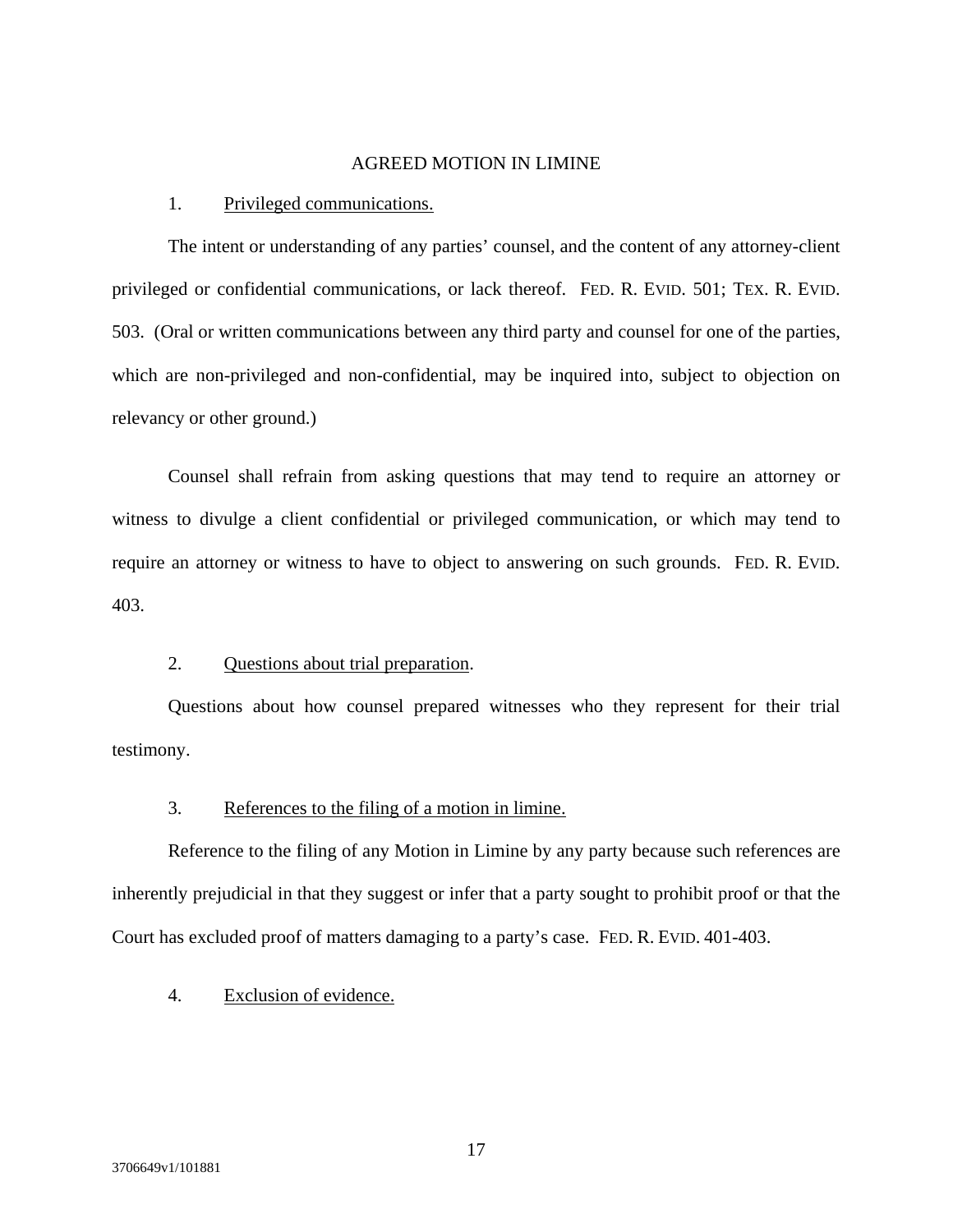Any reference in any manner by counsel or any witness that suggests, by argument or otherwise, that a party sought to exclude from evidence or proof any matters bearing on the issues in this cause or the rights of the parties to this suit. FED. R. EVID. 401-403.

## 5. Statement of any venire person.

After the close of voir dire, reference to the statement of any venire person. FED. R. EVID. 401-403.

## 6. Questioning attorneys.

Any question by a witness, in front of the jury, directed to the adverse party's counsel. FED. R. EVID. 401-403.

## 7. Probable testimony of unavailable witnesses who will not be called by deposition.

That the probable testimony of a witness, who is absent, unavailable or not called to testify in the cause would be of a certain nature.FED. R. EVID. 401-403.

## 8. Any reference to any exhibit not being offered by any party.

Any reference to any exhibit not being offered by any party. FED. R. EVID. 401-403.

## 9. Pre-trial motions or matters.

Any pre-trial motions or matters, specifically including but not limited to summary judgment motions and the Court's rulings on such motions. FED. R. EVID. 401-403.

### 10. Attorney's objections.

In reading or playing videotaped depositions, any attorney's objections, comments, side bars, or responses to objections. FED. R. EVID. 401-403.

## 11. Settlements and settlement discussions.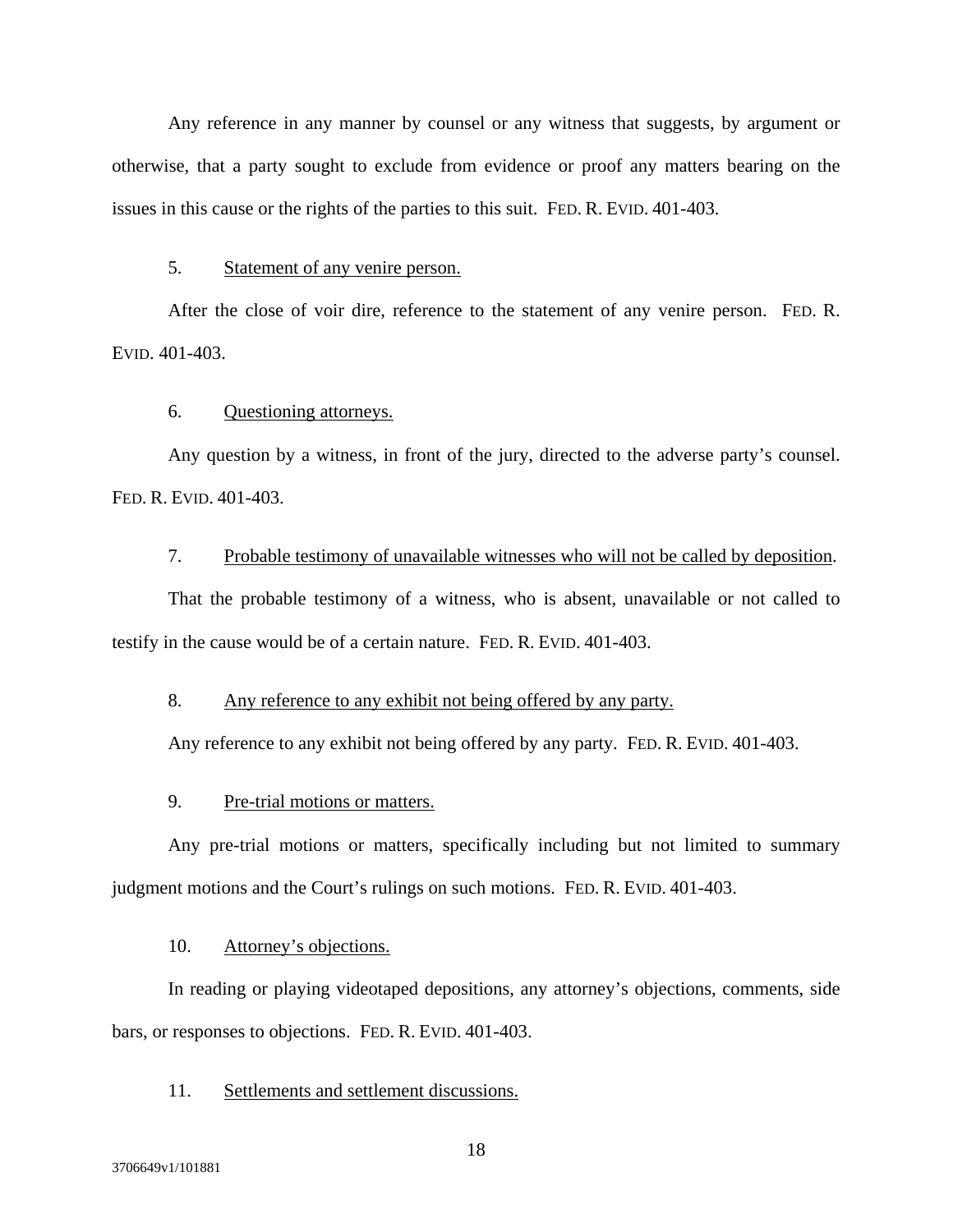Settlements entered into or discussed with any party, including a party to this lawsuit or to any other action and proceeding, as well as any and all statements made by any party in the settlement discussions during the course of those discussions. FED. R. EVID. 408.

#### 12. Stipulating to any matter.

Any reference to the fact that counsel for any party may have declined or refused to stipulate to any matter. FED. R. EVID. 401-403.

## 13. References to any anyone sitting in the courtroom.

Any reference to any anyone sitting in this courtroom other than witnesses, counsel, the party's corporate representatives, or Court personnel. FED. R. EVID. 401-403.

## 14. Reference to other suits.

Any reference, comment, or statement by counsel, or by any witness called to testify, regarding any other suit, litigation, arbitration, or other legal or administrative proceeding. This would be irrelevant, confusing, misleading and unfairly prejudicial. FED. R. EVID. 402 & 403.

## 15. Alternative pleadings, theories, and requests for relief.

Any reference, comment, or statement by counsel, or any witness called to testify, regarding the fact that one party or the other may have had alternative pleadings, other theories of liability, or other requests for relief in this lawsuit than those contained in the latest pleading. Those matters are irrelevant and would be confusing, misleading and unfairly prejudicial.

#### 16. Opinions not disclosed in expert report.

Eliciting any opinion from an expert that is not contained in that expert's written report. *See* FIRST AMENDED SCHEDULING ORDER ¶ 4 ("Any opinion or testimony not contained in the summary will not be permitted at trial.") [D.E. #43].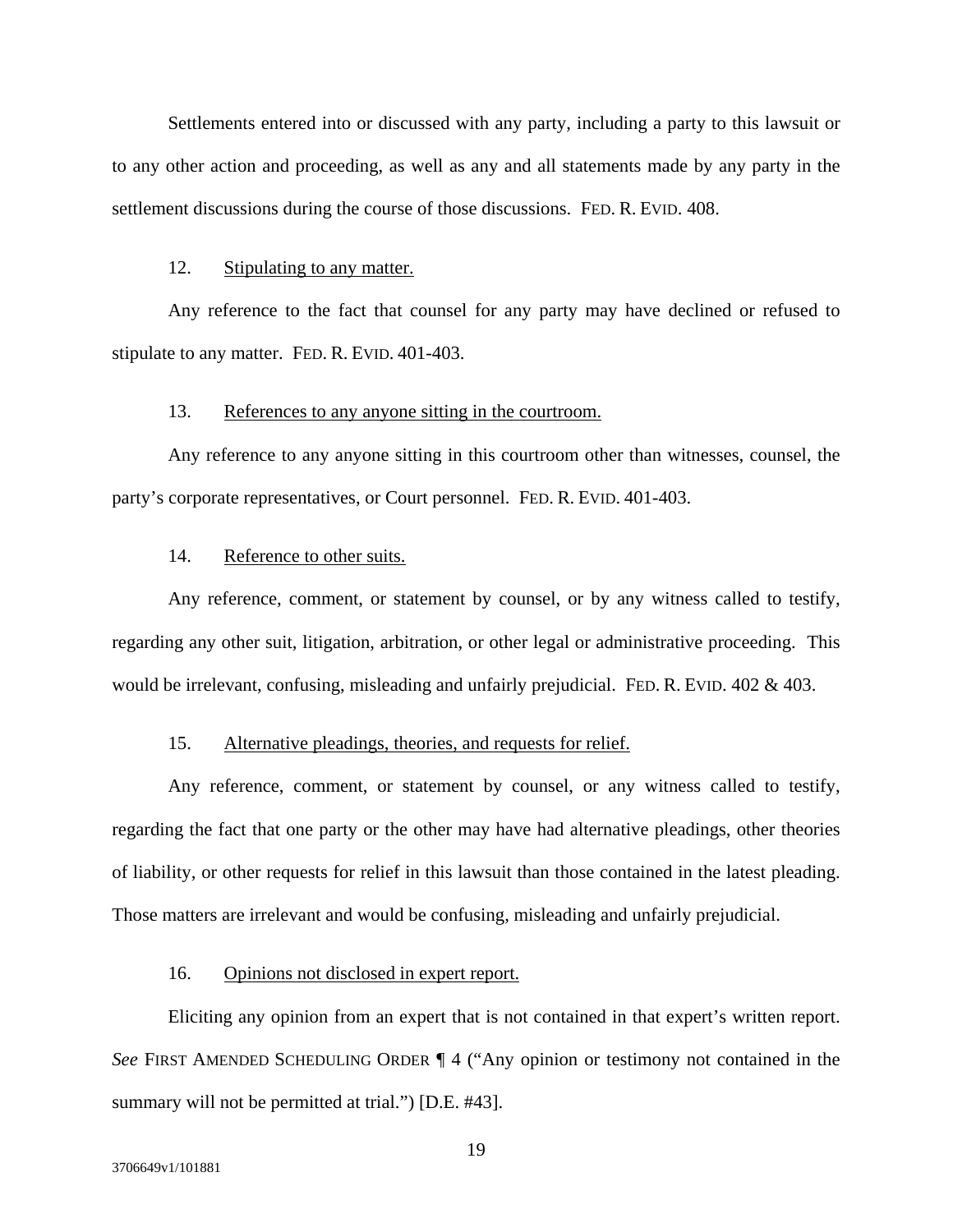# 17. Location or size of any law firm.

Any suggestion as to where a particular lawyer or firm is from or how big it is.

# 18. The Wealth, Religious or Political Beliefs or Sexual Preferences of any party

Any reference to the wealth, religious or political beliefs or sexual preferences of any party.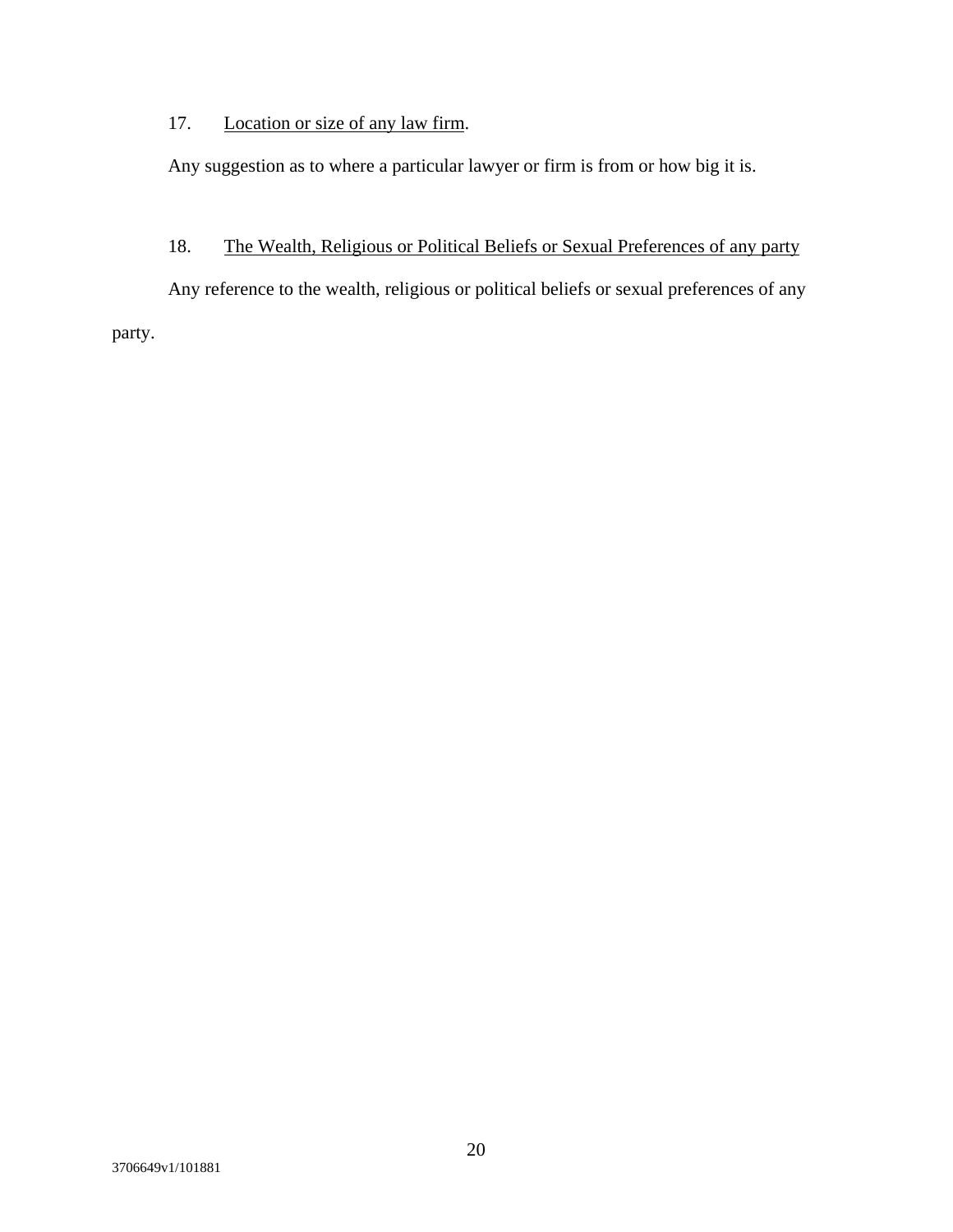# **EXHIBIT B**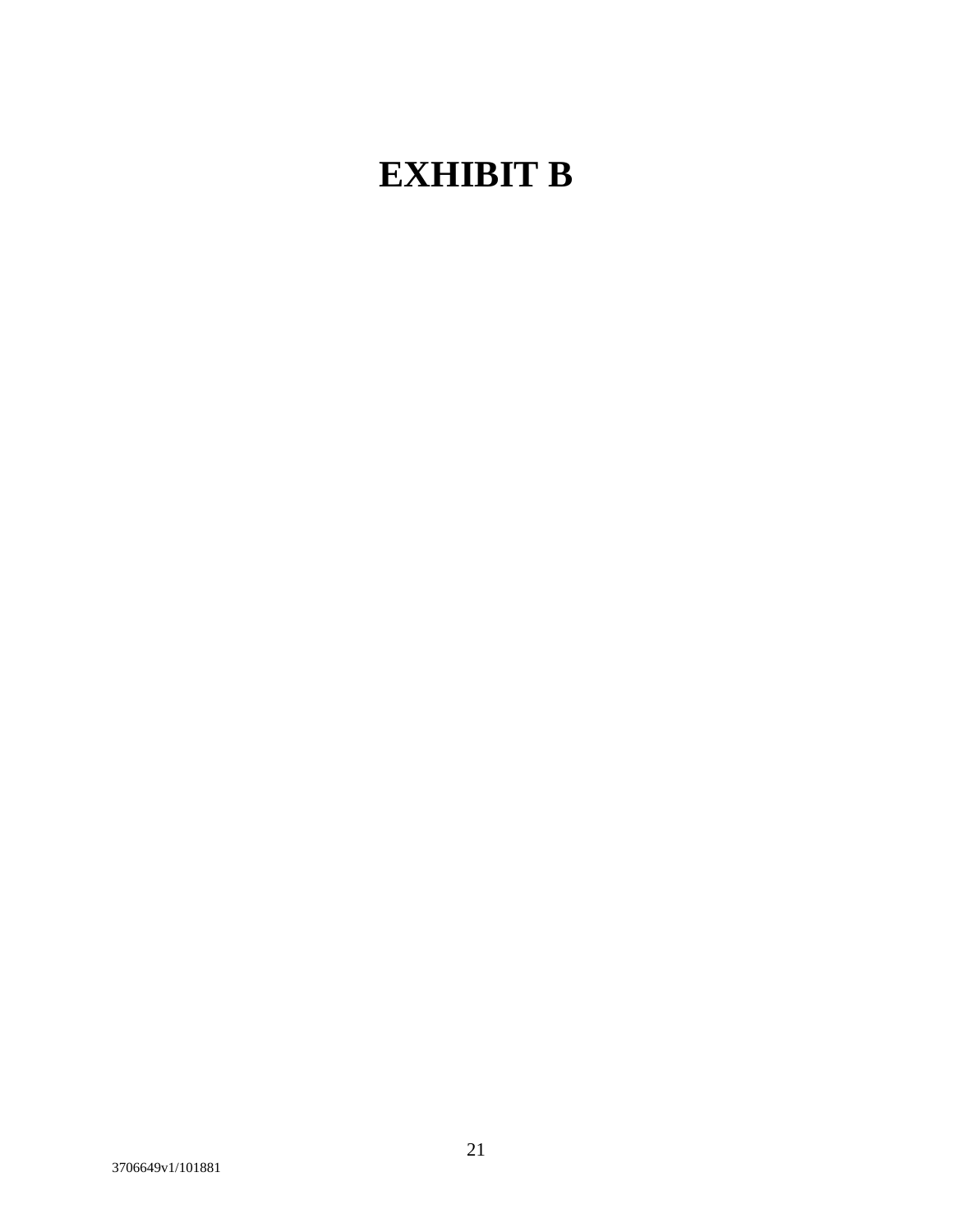## Questions by the Jurors During Trial

- 1. The court will read the attached instructions included to the jury after the jury is seated and may repeat any or all of these instructions to remind the jury of its role. These instructions explain the procedure that will be used to allow jurors to submit written questions.
- 2. After the parties have asked their own questions of each witness who appears and testifies, jurors will be given the opportunity to write any questions they may have for the witness on the attached juror question form.
- 3. To the extent possible, the court will take steps to maintain the anonymity of any juror who asks a question. The court will instruct jurors not to put their names on juror question forms. The court will provide each juror a juror question form in the jury box and ask each juror to pass the form to the bailiff at the end of the witness examination. The court will have every juror pass down his or her juror question form—even if the juror did not write a question on the form—in order to preserve anonymity.
- 4. Upon receipt of a written question from the jury, the court will allow the parties, outside the hearing of the jury, to make objections to the question on the record and obtain a ruling. On its own initiative or upon a party's request, the court may remove the witness from the courtroom before reviewing the question or allowing the parties to object to the question.
- 5. In its discretion, the court may reword the question or decide that the question should not be asked. If the court rewords the question, the court should read the reworded question and allow the parties to make objections to the reworded question on the record and obtain a ruling outside the jury's hearing.
- 6. If the court allows a verbatim or reworded juror question, the court may either ask the question or allow a party to ask the question of the witness. The parties will be allowed to ask any follow-up questions.
- 7. The court will include any completed juror question form in the record.

Attachments: 1) Instruction on Juror Questions

2) Juror Question Form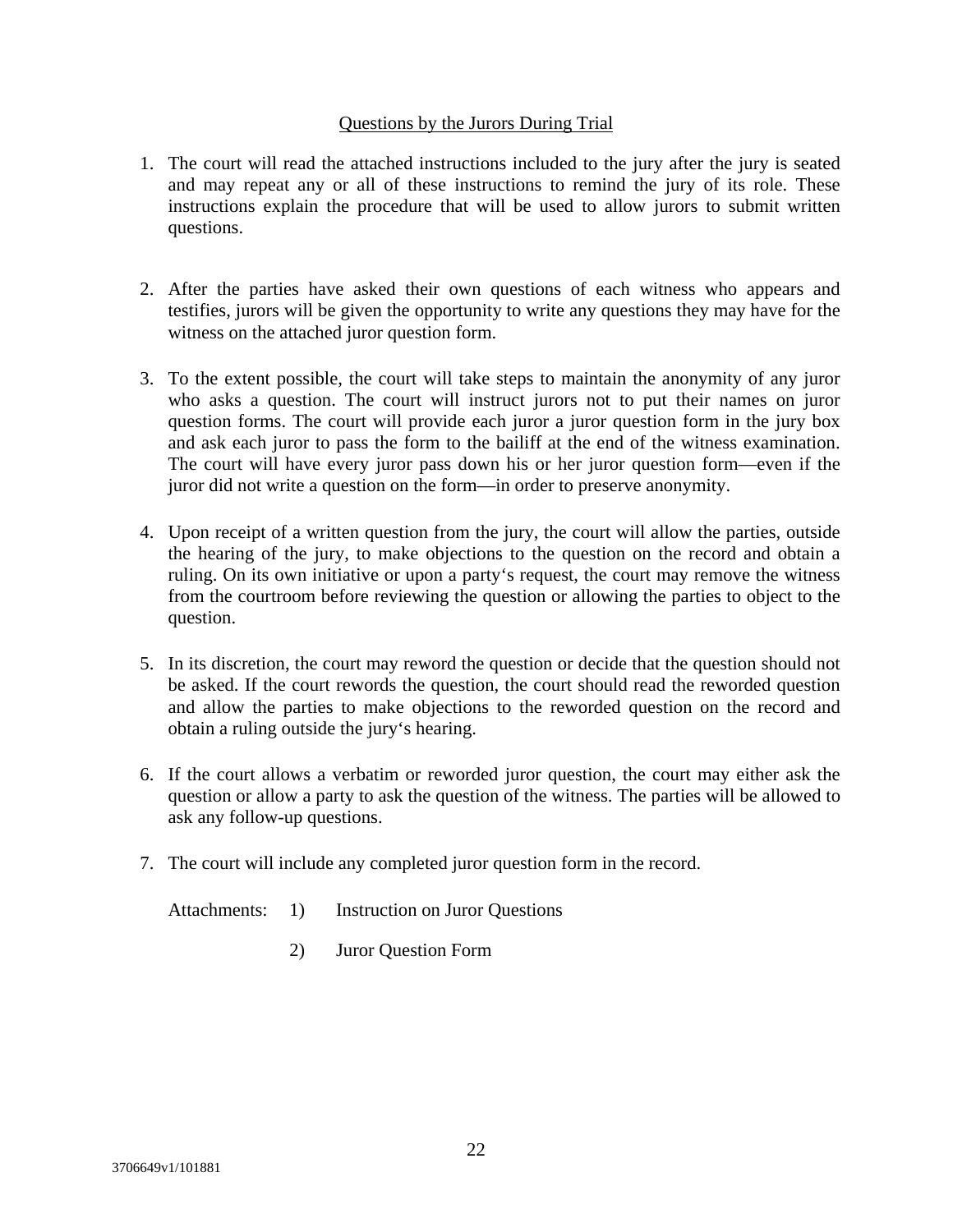## **Attachment 1**

### **INSTRUCTION ON JUROR QUESTIONS**

 After the parties have asked their own questions of each witness and before each witness is excused, you may submit in writing any questions you have for that witness. Any questions you submit should be about the testimony the witness has given. Your questions should not give an opinion about the case, criticize the case, or comment on the case in any way. You should not argue with the witness through a question.

 I will review all your questions with the parties privately. Keep in mind that the rules of evidence or other rules of court may prevent me from allowing some questions. I will apply the same rules to your questions that I apply to the parties' questions. Some questions may be changed or rephrased, and others may not be asked at all. If a question you submitted is not asked, do not take it personally and do not assume it is important that your question is not asked.

 You must treat the answers to your questions the same way you treat any other testimony. You must carefully consider all the testimony and other evidence in this case before deciding how much weight to give to particular testimony.

 Remember that you are neutral fact finders and not advocates for either party. You must keep an open mind until all the evidence has been presented, the parties have finished their summations, and you have received my instructions on the law. Then, in the privacy of the jury room, you will discuss the case with the other jurors.

 Any question you submit should be yours alone and not something you got from another person. That is because of my overall instruction that you must not discuss the case among yourselves or with anyone else until you have heard my final instructions on the law, and I have instructed you to begin your deliberations.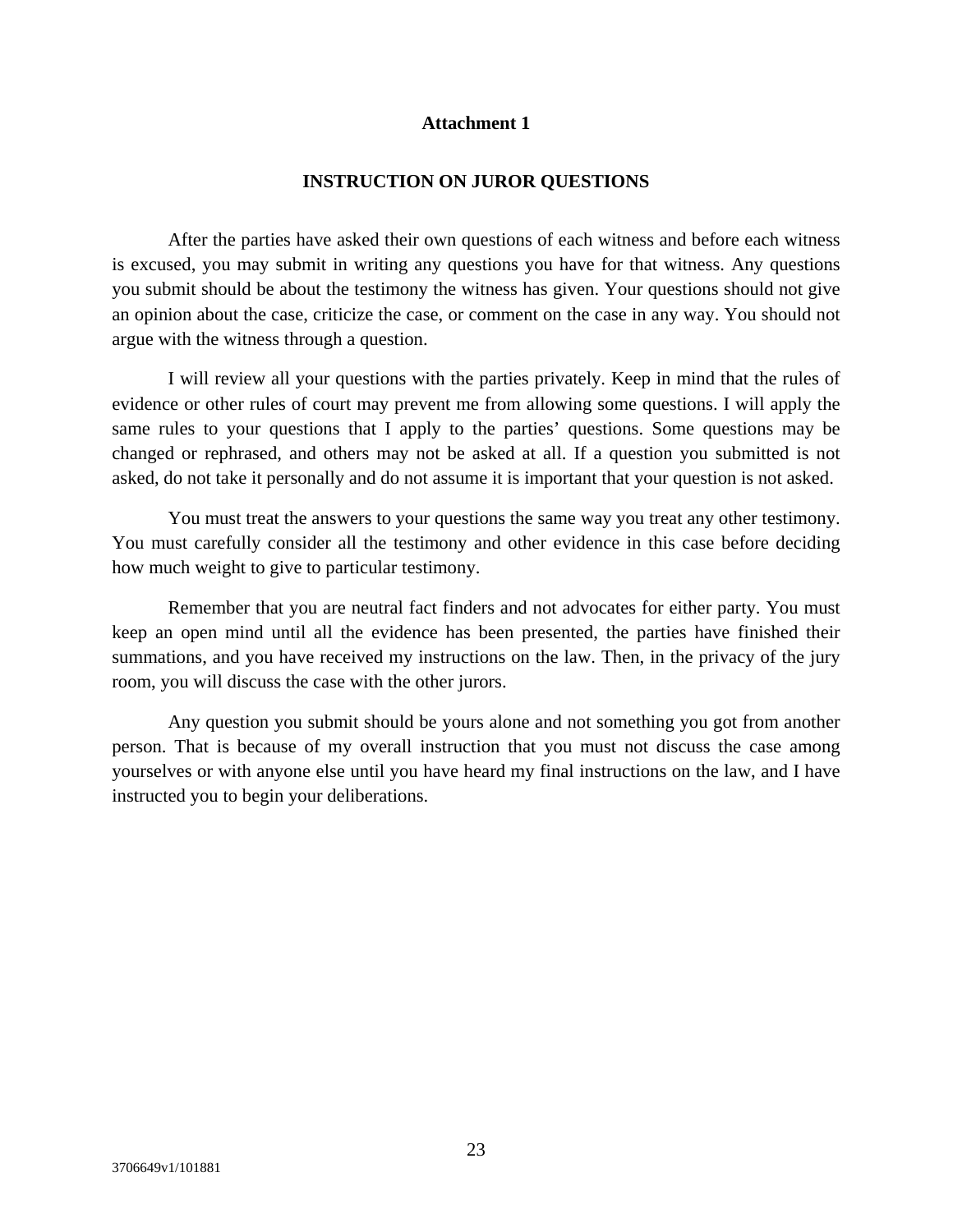## **Attachment 2**

## **JUROR QUESTION FORM**

 You may submit one or more questions about the witness's testimony. Your questions should be short. You may not give an opinion about the case, criticize the case, or comment on the case in any way. You may not argue with the witness through a question. Your questions should be yours alone and not something you got from another juror.

 Write your questions, if any, on this form. Do not put your name on the form. The judge will apply the same rules to your questions that the judge applies to the parties' questions. These rules are based on various rules of law and procedure. Some questions may be changed or rephrased, and others may not be asked.

 You must treat the answers to your questions the same way you treat any other testimony. You must carefully consider all the testimony and other evidence in this case before deciding how much weight to give particular testimony. And you must not discuss this case with a fellow juror until the judge has told you to begin your deliberations.

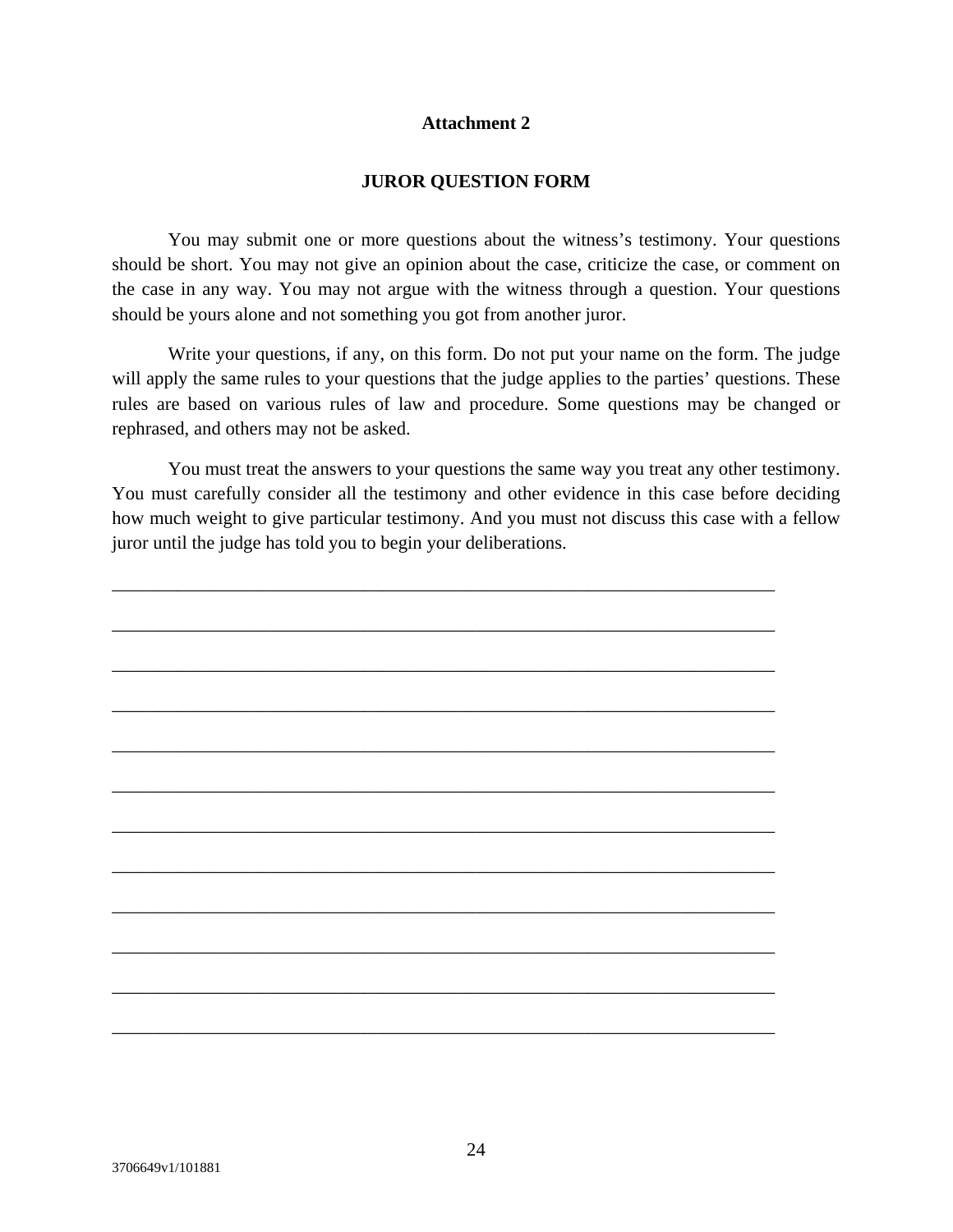## **APPENDIX – TAB 3**

## **(Style of Case)**

## **PRETRIAL AGREEMENTS WITH OPPOSING COUNSEL**

Here is a list of pretrial agreements to try to reach with the other side before discovery begins. These agreements will make life easier for both sides and do not advantage one side over the other. Waiting until you are in the heat of battle to try to reach these agreements, one side or the other will feel disadvantaged. Place a check mark in the "Agreed" column for all the agreements that are reached. Any modifications or additions should be noted.

| <b>Item</b><br>No. | <b>Description</b>                                                                                                                                                                                                                                                                                                                                                                                                                                                                                               | <b>Agreed</b> | <b>Source of</b><br><b>Agreement</b> |
|--------------------|------------------------------------------------------------------------------------------------------------------------------------------------------------------------------------------------------------------------------------------------------------------------------------------------------------------------------------------------------------------------------------------------------------------------------------------------------------------------------------------------------------------|---------------|--------------------------------------|
| 1.                 | As to any discovery dispute, the lead lawyers will try to<br>resolve by phone and no one will write letters to the<br>other, including letters attached as pdf's to emails: just<br>e-mails and phone calls. Each side will copy all of its<br>emails to the email group distribution list provided by<br>the other side                                                                                                                                                                                         |               |                                      |
| 2.                 | Before depositions begin, we will try to agree on how<br>long the trial will last and ask the Court to give us a<br>firm trial setting and to establish the length of the trial.<br>Whatever time is allotted will be divided equally.                                                                                                                                                                                                                                                                           |               |                                      |
| 3.                 | Depositions will be taken by agreement, with both<br>sides alternating and trying in advance to agree upon<br>the dates for depositions, even before the deponents are<br>identified. Each side gets ____ hours to depose fact<br>witnesses and only one of such depositions can last<br>more than 3 hours. This does not include 30(b)6<br>depositions.                                                                                                                                                         |               |                                      |
| $\overline{4}$ .   | At depositions, all objections to relevance, lack of<br>foundation, non-responsiveness, speculation or to the<br>form of the question will be reserved until trial, so there<br>will be no reason for the defending lawyer to say<br>anything other than to advise the client to assert a<br>privilege or to adjourn the deposition because the<br>questioner is improperly harassing the witness.<br>If<br>counsel violate this agreement, the other side can play<br>counsel's comments/objections to the jury |               |                                      |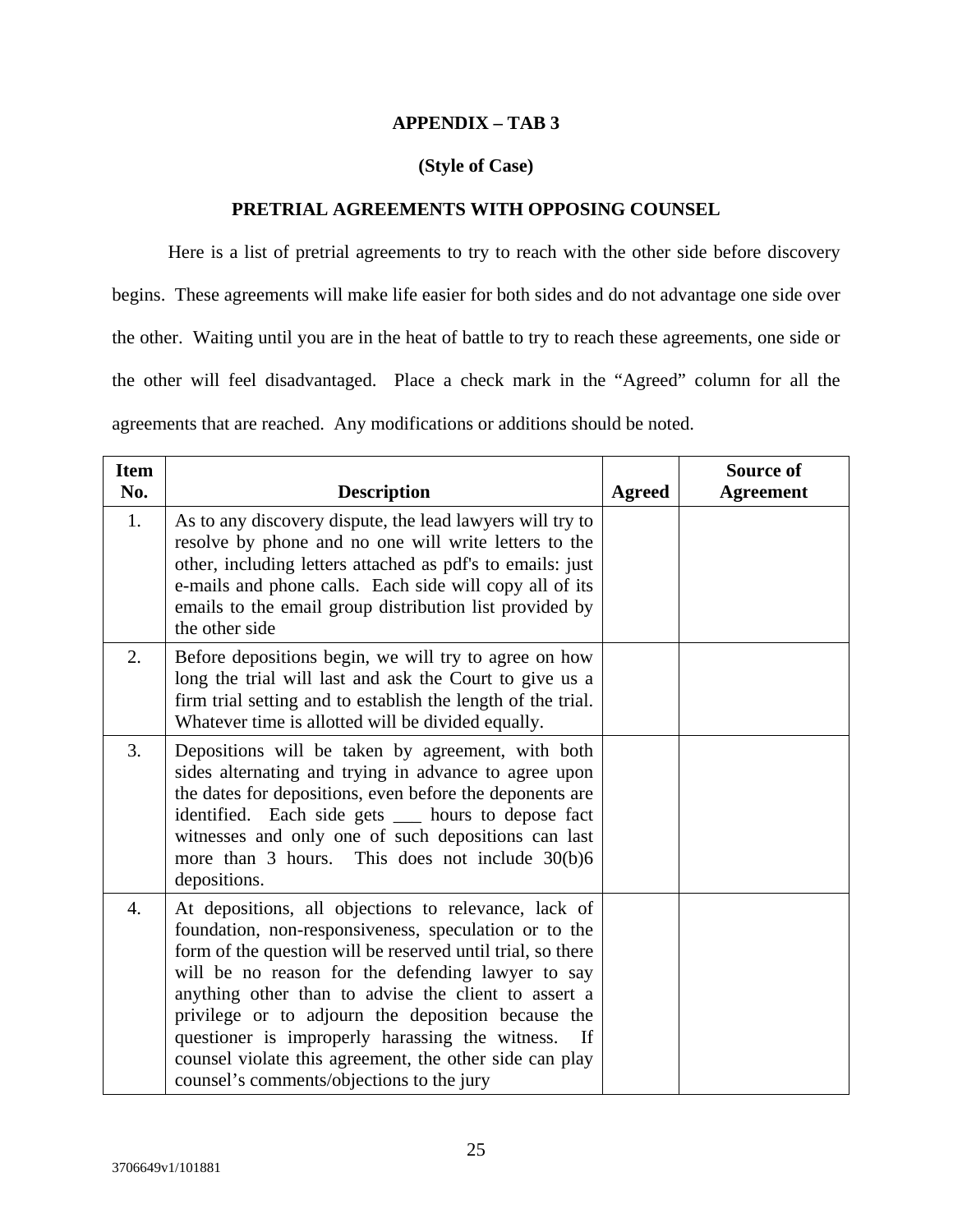| <b>Item</b><br>No. | <b>Description</b>                                                                                                                                                                                                                                                                                                                                                                                                                                                                                                                                                                                                                                                                                                                                                                                                                                                                                                                                                                    | <b>Agreed</b> | Source of<br><b>Agreement</b> |
|--------------------|---------------------------------------------------------------------------------------------------------------------------------------------------------------------------------------------------------------------------------------------------------------------------------------------------------------------------------------------------------------------------------------------------------------------------------------------------------------------------------------------------------------------------------------------------------------------------------------------------------------------------------------------------------------------------------------------------------------------------------------------------------------------------------------------------------------------------------------------------------------------------------------------------------------------------------------------------------------------------------------|---------------|-------------------------------|
| 5.                 | The<br>will<br>parties<br>the<br>use<br>same<br>court<br>reporter/videographer, who agrees to provide specified<br>services at discounted prices for the right to transcribe<br>all depositions.                                                                                                                                                                                                                                                                                                                                                                                                                                                                                                                                                                                                                                                                                                                                                                                      |               |                               |
| 6.                 | All papers will be served on the opposing party by e-<br>For purposes of calculating the deadline to<br>mail.<br>respond, email service will be treated the same as hand<br>-delivery                                                                                                                                                                                                                                                                                                                                                                                                                                                                                                                                                                                                                                                                                                                                                                                                 |               |                               |
| 7.                 | Documents will be produced on a rolling basis as soon<br>as they have been located and numbered; if copies are<br>produced, the originals will be made available for<br>inspection upon request.                                                                                                                                                                                                                                                                                                                                                                                                                                                                                                                                                                                                                                                                                                                                                                                      |               |                               |
| 8.                 | If the case is in federal court, the parties will seek an<br>order from the court, under FRE 502(d), providing:<br>Each side must initially produce electronically stored<br>information from the files of 5 custodians selected by<br>the other side during an agreed period of time. Only<br>documents which have a lawyer's name on them can be<br>withheld from production and only if they are in fact<br>privileged. Production does not waive any privilege and<br>documents can be snapped back whenever the<br>producing party recognizes they are privileged. After<br>analyzing the initial production, each side can request<br>electronic files from 5 other custodians. Beyond that,<br>good cause must be demonstrated.                                                                                                                                                                                                                                                |               |                               |
|                    | Whether in federal court or not, the parties will<br>produce ESI in the native format kept by the producing<br>party, or in a common interchange format, such as<br>Outlook/PST, Concordance or Summation, so it can be<br>searched by the other side. If any special software is<br>required to conduct a search in native format and is<br>regularly used by the producing party, it must be made<br>available to the other side. The parties will produce a<br>Bates numbered file listing of the file names and<br>directory structure of what is on any CDs or DVDs<br>exchanged. Either side may use an e-mail or an<br>attachment to an e-mail that came from one of these<br>previously produced disks by printing out the entire<br>e-mail (and the attachment if they are using a file that<br>came with an e-mail) and marking it at the deposition<br>or trial, and either side may use application data (which<br>was not an attachment to e-mail-so it's stand-alone on |               |                               |